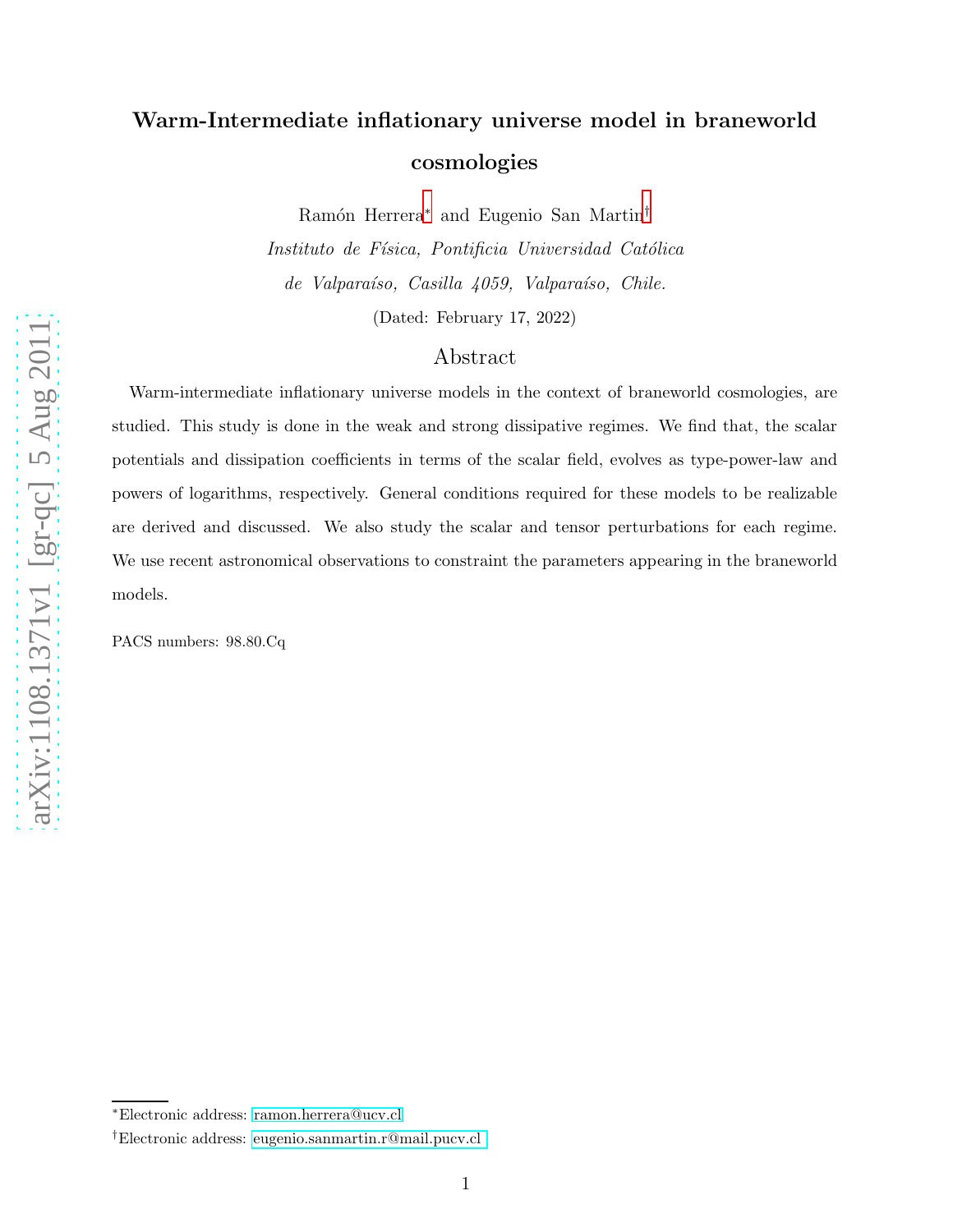#### I. INTRODUCTION

It is well know that warm inflation, as opposed to the conventional cool inflation, presents the attractive feature that it avoids the reheating period [\[1,](#page-16-0) [2](#page-16-1)]. The warm inflation scenario differs from the cold inflation scenario in that there is no separate reheating phase in the former, and rather radiation production occurs concurrently with inflationary expansion. In this way, warm inflation provides an alternative to the traditional reheating mechanism by smoothly connecting an early inflationary period with a radiation dominated phase. In these kind of models dissipative effects are important during the inflationary period, so that radiation production occurs concurrently together with the inflationary expansion. If the radiation field is in a highly excited state during inflation, and this has a strong damping effect on the inflaton dynamics, then, it is found a strong regimen of warm inflation. Also, the dissipating effect arises from a friction term which describes the processes of the scalar field dissipating into a thermal bath via its interaction with other fields. Warm inflation shows how thermal fluctuations during inflation may play a dominant role in producing the initial fluctuations necessary for Large-Scale Structure (LSS) formation. In this way, density fluctuations arise from thermal rather than quantum fluctuations [\[3](#page-16-2), [4\]](#page-16-3). Among the most attractive features of these models, warm inflation end at the epoch when the universe stops inflating and "smoothly" enters in a radiation dominated Big-Bang phase[\[1](#page-16-0)]. The matter components of the universe are created by the decay of either the remaining inflationary field or the dominant radiation field [\[5\]](#page-16-4).

On the other hand, a possible evolution during inflation is the particular scenario of intermediate inflation, in which the scale factor,  $a(t)$ , evolves as  $a = \exp(At^f)$ , where A and f are two constants, where  $0 < f < 1$ ; the expansion of this universe is slower than standard de Sitter inflation  $(a = \exp(Ht))$ , but faster than power law inflation  $(a = t^p; p > 1)$ [\[6\]](#page-16-5), this is the reason why it is called "intermediate". This model was introduced as an exact solution for a particular scalar field potential of the type  $V(\phi) \propto \phi^{-4(f^{-1}-1)}[7]$  $V(\phi) \propto \phi^{-4(f^{-1}-1)}[7]$  $V(\phi) \propto \phi^{-4(f^{-1}-1)}[7]$ . In the slow-roll approximation, and with this sort of potential, it is possible to have a spectrum of density perturbations which presents a scale-invariant spectral index, i.e.  $n_s = 1$ , the socalled Harrizon-Zel'dovich spectrum provided that f takes the value of  $2/3[8]$  $2/3[8]$ . Even though this kind of spectrum is disfavored by the current WMAP data[\[9,](#page-16-8) [10\]](#page-16-9), the inclusion of tensor perturbations, which could be present at some point by inflation and parametrized by the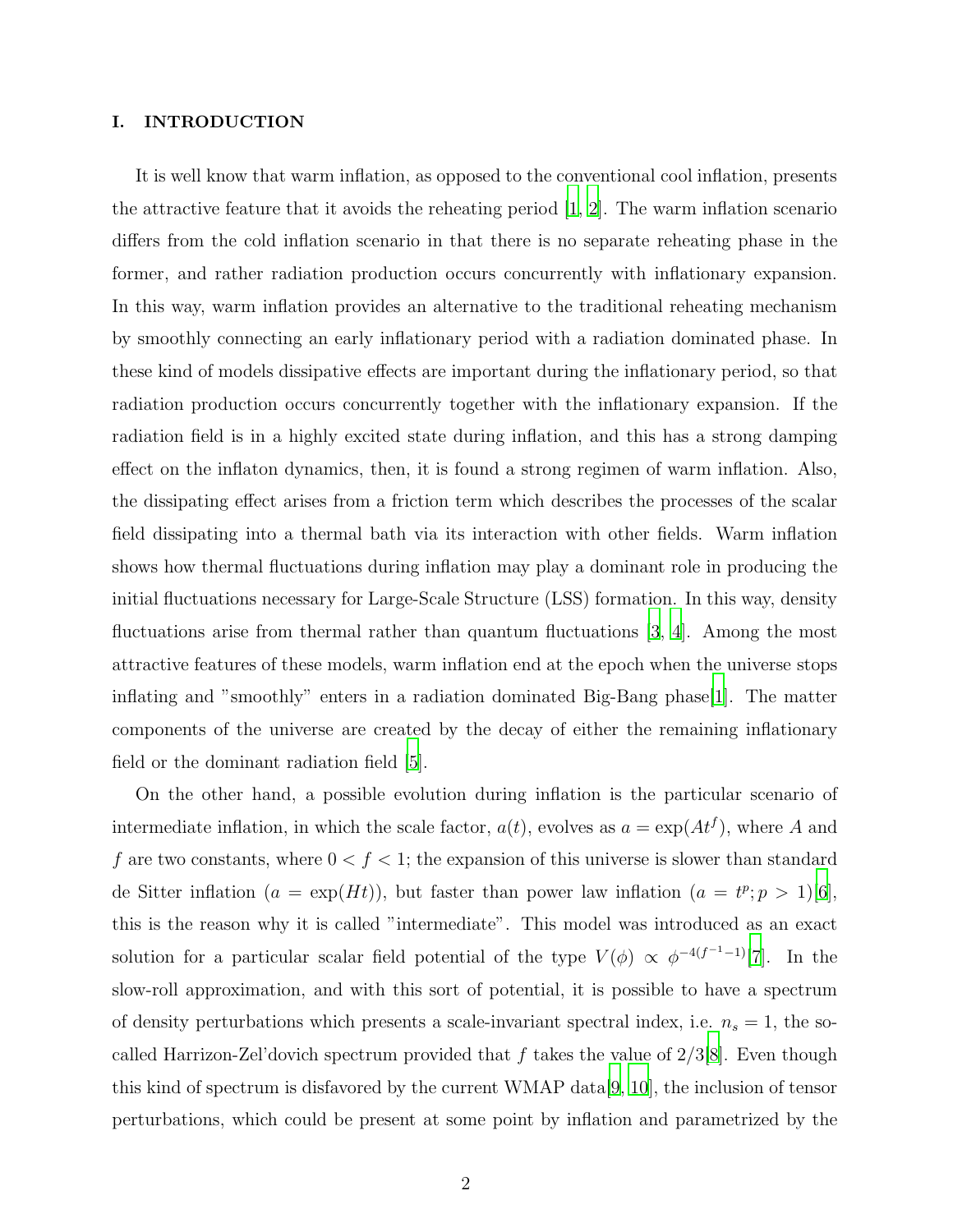tensor-to-scalar ratio r, the conclusion that  $n_s \geq 1$  is allowed providing that the value of r is significantly nonzero[11]. In fact, in Ref. [\[12\]](#page-17-0) was shown that the combination  $n_s = 1$ and  $r > 0$  is given by a version of the intermediate inflation in which the scale factor varies as  $a(t) \propto e^{t^{2/3}}$  within the slow-roll approximation. Eventually, warm inflationary universe models in the context of intermediate inflation in General Relativity was studied in Ref.[\[13\]](#page-17-1) and inflation intermediate on the brane was considered in Ref.[\[14](#page-17-2)], where the value of the tensor-scalar ratio r is significantly nonzero.

In view of these observations, it is important to further our understanding of the inflationary models from a theoretical perspective. Therefore, there is considerable interest in inflationary scenarios motivated by superstring and M-theory (see Refs. [\[15](#page-17-3), [16\]](#page-17-4)). Specifically, the braneworld scenario, where our observable, fourdimensional universe is regarded as a domain wall embedded in a higherdimensional bulk space [\[17](#page-17-5)]. This theory suggests that in order to have a ghost-free action high order curvature invariant corrections to the Einstein-Hilbert action must be proportional to the Gauss-Bonnet (GB) term[\[18\]](#page-17-6). The GB terms arise naturally as the leading order of the  $\alpha$  expansion to the low-energy string effective action, where  $\alpha$  is the inverse string tension[\[19](#page-17-7)]. This kind of theory has been applied to possible resolution of the initial singularity problem[\[20](#page-17-8)], to the study of Black-Hole solutions[\[21\]](#page-17-9), accelerated cosmological solutions[\[22\]](#page-17-10). Recently, accelerated expansion in an intermediate inflationary universe models using the GB brane was studied in Ref.[\[23\]](#page-17-11) and in a closed or open inflationary universe models using the GB brane was considered in Ref.[\[24\]](#page-17-12). In particular, in Ref.[\[25\]](#page-17-13), it has been found that for a dark energy model the GB interaction in four dimensions with a dynamical dilatonic scalar field coupling leads to a solution of the form  $a \propto \exp At^f$ , where the universe starts evolving with a decelerated exponential expansion.

In this way, the idea that inflation, or specifically, intermediate inflation, comes from an effective theory at low dimension of a more fundamental string theory is in itself very appealing. Thus, our aim in this paper is to study an evolving intermediate scale factor in the warm inflationary universe scenario in the context of braneworld cosmologies. We will do this for two regimes; the weak and the strong dissipative regimes.

The outline of the paper is a follows. The next section presents a short review of the modified Friedmann equation and the warm-intermediate inflationary phase in braneworld cosmologies. In the Sections [III](#page-7-0) and [IV](#page-12-0) we discuss the weak and strong dissipative regimes,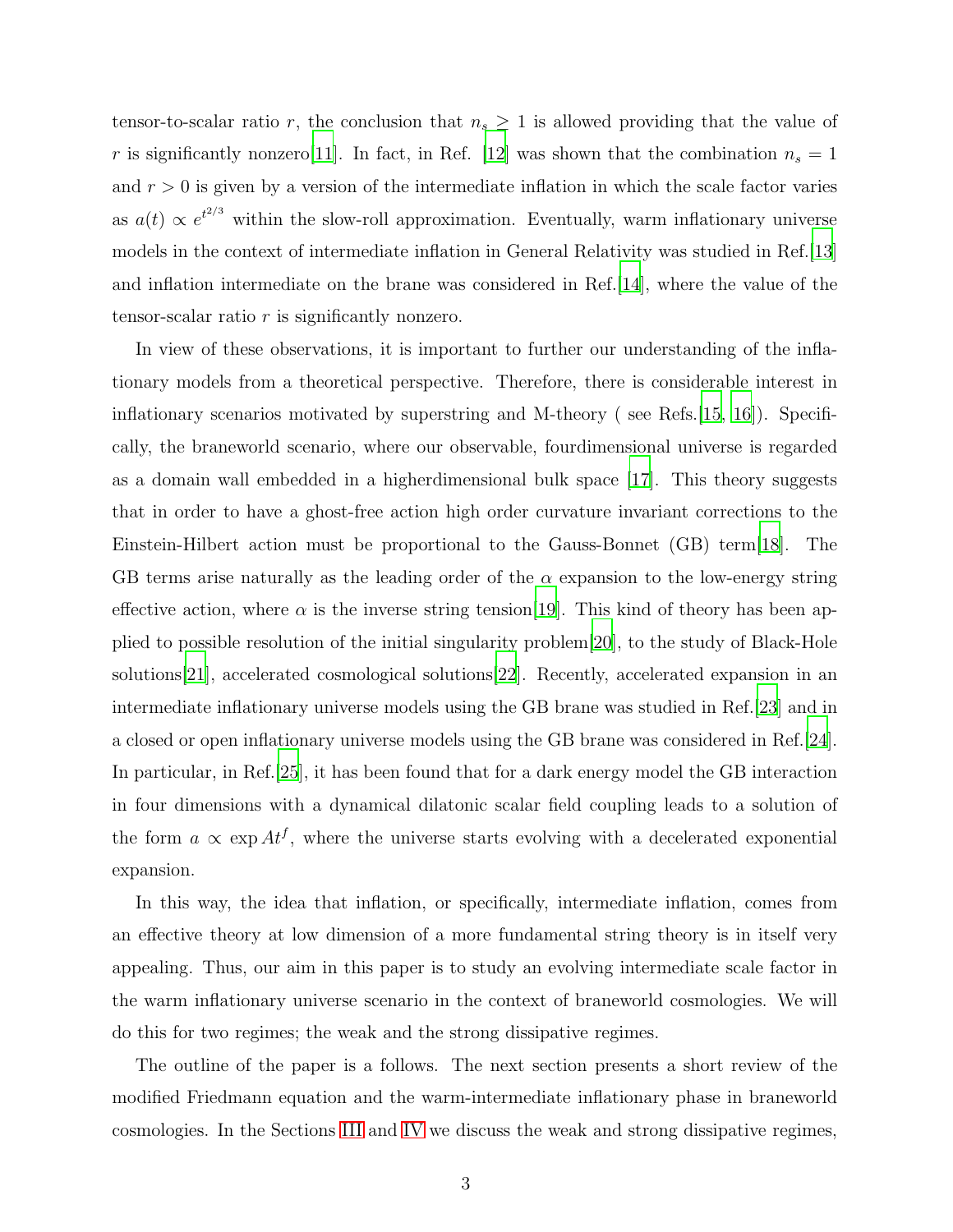respectively. Here, we give explicit expressions for the dissipative coefficient, the scalar power spectrum and the tensor-scalar ratio. Finally, our conclusions are presented in Sectio[nV.](#page-15-0) We chose units so that  $c = \hbar = 1$ .

## II. THE WARM-INTERMEDIATE INFLATIONARY PHASE IN GAUSS BON-NET.

We start with the five-dimensional bulk action for the GB braneworld:

$$
S = \frac{1}{2\kappa_5^2} \int_{bulk} d^5x \sqrt{-g_5} \left\{ R - 2\Lambda_5 + \alpha \left( R^{\mu\nu\lambda\rho} R_{\mu\nu\lambda\rho} - 4R^{\mu\nu} R_{\nu\mu} + R^2 \right) \right\} + \int_{brane} d^4x \sqrt{-g_4} \left( \mathcal{L}_{matter} - \sigma \right), \tag{1}
$$

where  $\Lambda_5 = -3\mu^2 (2 - 4\alpha \mu^2)$  is the cosmological constant in five dimensions, with the  $AdS_5$ energy scale  $\mu$ ,  $\alpha$  is the GB coupling constant,  $\kappa_5 = 8\pi/m_5$  is the five dimensional gravitational coupling constant and  $\sigma$  is the brane tension.  $\mathcal{L}_{matter}$  is the matter lagrangian for the inflaton field on the brane. We will consider the case that a perfect fluid matter source with density  $\rho$  is confined to the brane.

A Friedmann-Robertson-Walker (FRW) brane in an AdS<sub>5</sub> bulk is a solution to the field and junction equations (see Refs.[\[26](#page-17-14)[–28\]](#page-17-15)). The modified Friedmann on the brane can be written as

<span id="page-3-0"></span>
$$
H^{2} = \frac{1}{4\alpha} \left[ (1 - 4\alpha\mu^{2}) \cosh\left(\frac{2\chi}{3}\right) - 1 \right],
$$
 (2)

<span id="page-3-1"></span>
$$
\kappa_5^2(\rho + \sigma) = \left[\frac{2(1 - 4\alpha\mu^2)^3}{\alpha}\right]^{1/2} \sinh\chi,\tag{3}
$$

where  $\chi$  represents a dimensionless measure of the energy density  $\rho$ . In this work we will assume that the matter fields are restricted to a lower dimensional hypersurface (brane) and that gravity exists throughout the space-time (brane and bulk) as a dynamical theory of geometry. Also, for 4D homogeneous and isotropic Friedmann cosmology, an extended version of Birkhoffs theorem tells us that if the bulk space-time is AdS, it implies that the effect of the Weyl tensor (known as dark radiation) does not appear in the modified Friedmann equation. On the other hand, the brane Friedmann equation for the general, where the bulk space-time may be interpreted as a charged black hole was studied in Refs.[\[29](#page-17-16)– [31\]](#page-17-17).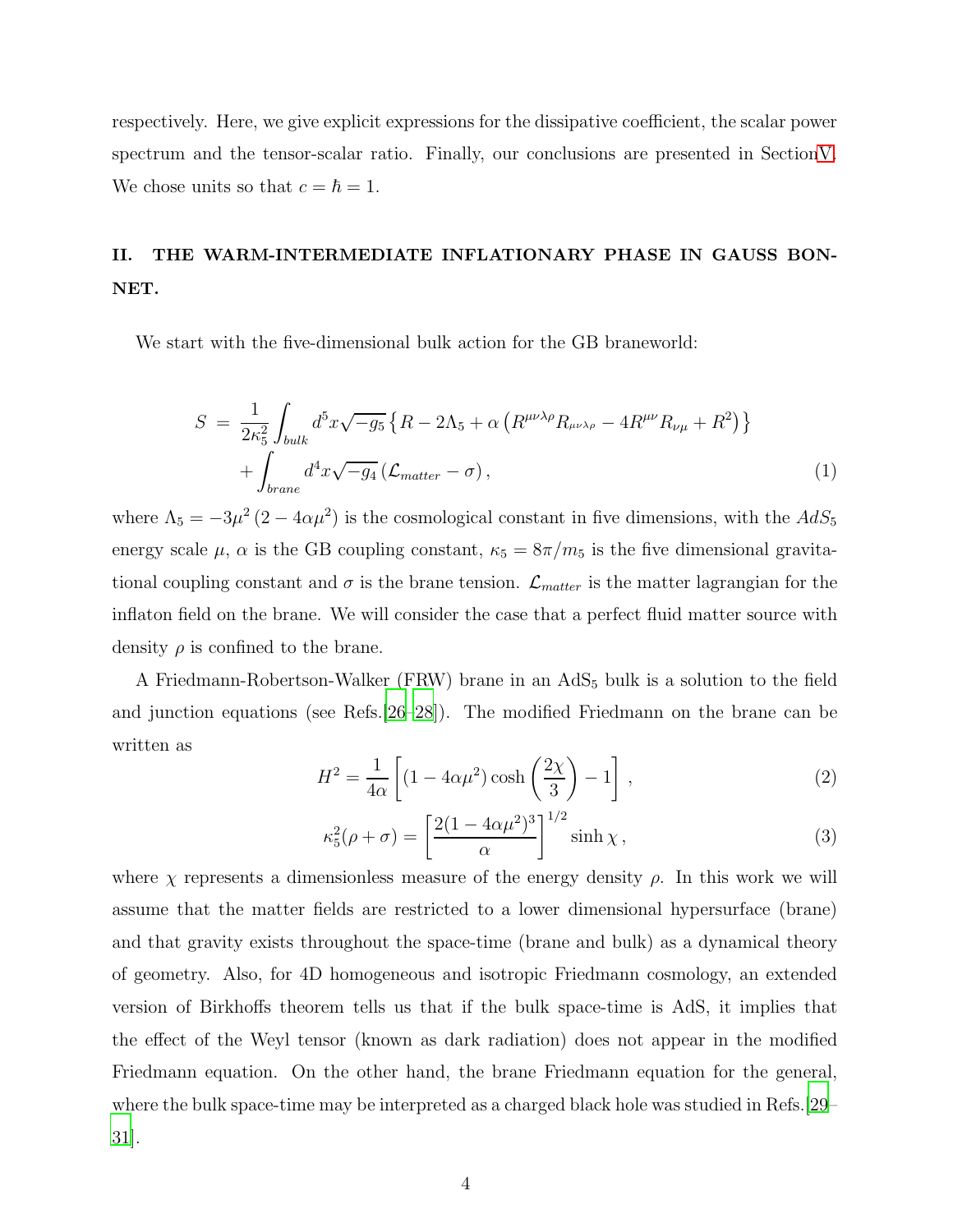The modified Friedmann equation [\(2\)](#page-3-0), together with Eq. [\(3\)](#page-3-1), shows that there is a char-acteristic GB energy scale [\[32](#page-17-18)], where  $m_{GB} = \left[\frac{2(1-4\alpha\mu^2)^3}{\alpha\kappa^4}\right]$ ακ<sup>4</sup> 5  $\big]^{1/8}$ , such that the GB high energy regime  $(\chi \gg 1)$  occurs if  $\rho + \sigma \gg m_{GB}^4$ . Expanding Eq. [\(2\)](#page-3-0) in  $\chi$  and using Eq. [\(3\)](#page-3-1), we find in the full theory three regimes for the dynamical history of the brane universe [\[26](#page-17-14)[–28](#page-17-15)]:

<span id="page-4-0"></span>
$$
\rho \gg m_{GB}^4 \Rightarrow H^2 \approx \left[\frac{\kappa_5^2}{16\alpha} \rho\right]^{2/3} \qquad (GB),\tag{4}
$$

<span id="page-4-1"></span>
$$
m_{GB} \gg \rho \gg \sigma \Rightarrow H^2 \approx \frac{\kappa_4^2}{6\sigma} \rho^2 \qquad (RS), \tag{5}
$$

<span id="page-4-2"></span>
$$
\rho \ll \sigma \implies H^2 \approx \frac{\kappa_4^2}{3} \rho \qquad (GR). \tag{6}
$$

Clearly Eqs.  $(4)$ ,  $(5)$  and  $(6)$  are much simpler than the full Eq  $(2)$  and in a practical case one of the three energy regimes will be assumed. Therefore, can be useful to describe the universe in a region of time and energy in which [\[33](#page-17-19), [34](#page-17-20)]

<span id="page-4-3"></span>
$$
H^2 = \beta_q^2 \rho^q,\tag{7}
$$

where  $H = \dot{a}/a$  is the Hubble parameter and q is a patch parameter that describes a particular cosmological model under consideration. The choice  $q = 1$  corresponds to the standard General Relativity (GR) with  $\beta_1^2 = 8\pi/3m_p^2 = \kappa^2/3$ , where  $m_p$  is the four dimensional Planck mass. If we take  $q = 2$ , we obtain the high energy limit of the brane world cosmology, Randall-Sundrum (RS), in which  $\beta_2^2 = 4\pi/3\sigma m_p^2 = \kappa^2/6\sigma$ . Finally, for  $q = 2/3$ , we have the GB brane world cosmology, with  $\beta_{2/3}^2 = G_5/16\zeta$ , where  $G_5$  is the 5D gravitational coupling constant and  $\zeta = 1/8g_s$  is the GB coupling  $(g_s$  is the string energy scale). The parameter q, which describes the effective degrees of freedom from gravity, can take a value in a non-standard set because of the introduction of non-perturbative stringy effects. Here, we mentioned some possibilities, for instance, in Ref.[\[35\]](#page-17-21) it was found that an appropriate region to a patch parameter q is given by  $1/2 = q < \infty$ . On the other hand, from Cardassian cosmology it is possible to obtain a Friedmann equation similar [\(7\)](#page-4-3) as a consequence of embedding our observable universe as a 3+1 dimensional brane in extra dimensions. In particular, a modified FRW equation was obtained in our observable brane with  $H^2 \propto \rho^n$ for any  $n$  in Ref.[\[36](#page-17-22)].

On the other hand, we neglect any contribution from both the Weyl tensor and the branebulk exchange, assuming there is some confinement mechanism for a perfect fluid. Thus, the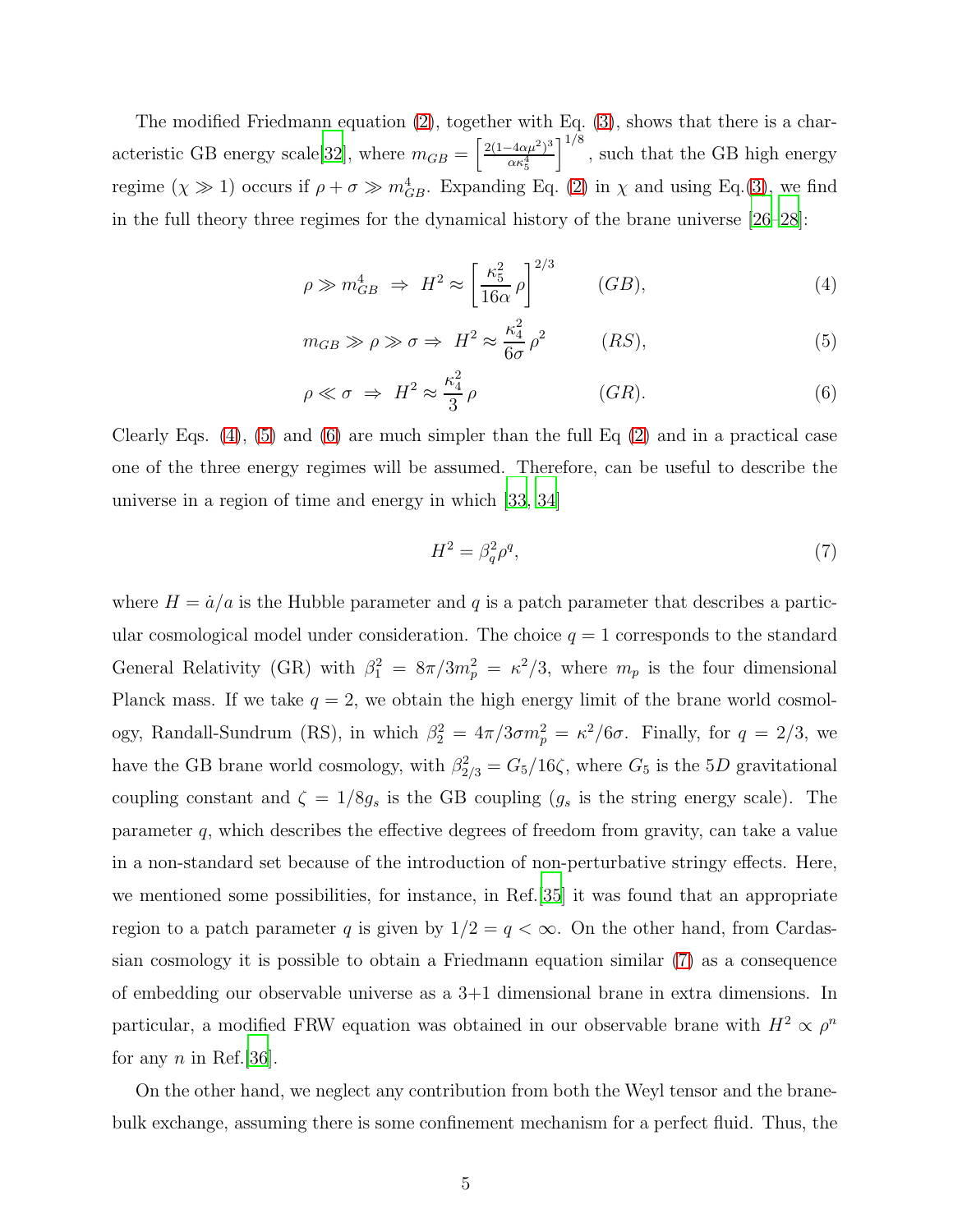energy conservation equation on the brane follows directly from the Gauss-Codazzi equations. For a perfect fluid matter source it is reduced to the familiar form,  $\dot{\rho}+3H(\rho+P)=0$ , where  $P$  represent the pressure density. The dot denotes derivative with respect to the cosmological time t.

In the following we will consider a total energy density  $\rho = \rho_{\phi} + \rho_{\gamma}$ , where  $\phi$  corresponds to a self-interacting scalar field with energy density,  $\rho_{\phi}$ , given by  $\rho_{\phi} = \dot{\phi}^2/2 + V(\phi)$ ,  $V(\phi) = V$ is the scalar potential and  $\rho_{\gamma}$  represents the radiation energy density.

From Eq.[\(7\)](#page-4-3), we assume that the gravitational dynamics give rise to a Friedmann equation of the form

<span id="page-5-0"></span>
$$
H^2 = \beta_q^2 \left[ \rho_\phi + \rho_\gamma \right]^q. \tag{8}
$$

The dynamics of the cosmological model, for  $\rho_{\phi}$  and  $\rho_{\gamma}$  in the warm inflationary scenario is described by the equations

<span id="page-5-1"></span>
$$
\dot{\rho}_{\phi} + 3H(\rho_{\phi} + P_{\phi}) = -\Gamma \dot{\phi}^{2}, \qquad (9)
$$

and

<span id="page-5-3"></span>
$$
\dot{\rho}_{\gamma} + 4H\rho_{\gamma} = \Gamma \dot{\phi}^2. \tag{10}
$$

Here  $\Gamma$  is the dissipation coefficient and it is responsible of the decay of the scalar field into radiation during the inflationary era. Γ can be assumed to be a constant or a function of the scalar field  $\phi$ , or the temperature T, or both [\[1\]](#page-16-0). On the other hand, Γ must satisfy  $\Gamma > 0$ by the Second Law of Thermodynamics.

During the inflationary epoch the energy density associated to the scalar field dominates over the energy density associated to the radiation field [\[1,](#page-16-0) [3\]](#page-16-2), i.e.,  $\rho_{\phi} > \rho_{\gamma}$  and the Friedmann equation [\(8\)](#page-5-0) reduces to

<span id="page-5-2"></span>
$$
H^2 \approx \beta_q^2 \; \rho_\phi^q,\tag{11}
$$

and from Eqs.  $(9)$  and  $(11)$ , we can write

<span id="page-5-4"></span>
$$
\dot{\phi}^2 = -\frac{2H^{\frac{2}{q}-2}\dot{H}}{3 q \beta_q^{-\frac{2}{q}}(1+R)},\tag{12}
$$

where  $R$  is the rate defined as

$$
R = \frac{\Gamma}{3H}.\tag{13}
$$

For the weak (strong) dissipation regime, we have  $R < 1 \ (R > 1)$  (see Refs.[\[1](#page-16-0), [3](#page-16-2)]).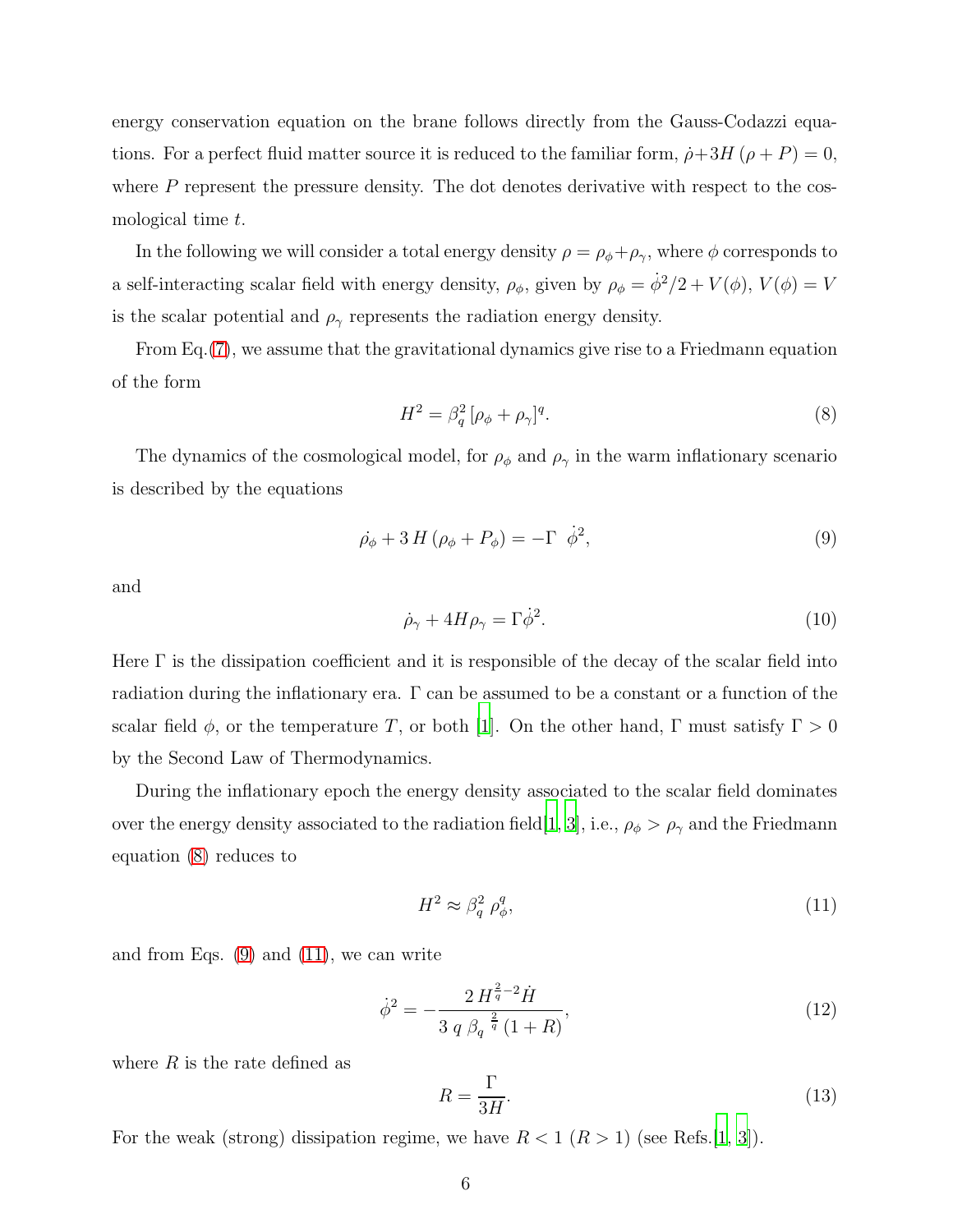We also consider that during warm inflation the radiation production is quasi-stable  $[1, 3]$  $[1, 3]$  $[1, 3]$ , i.e.  $\dot{\rho}_{\gamma} \ll 4H\rho_{\gamma}, \ \dot{\rho}_{\gamma} \ll \Gamma \dot{\phi}^2$  and from Eq.[\(10\)](#page-5-3) we obtained that

<span id="page-6-0"></span>
$$
\rho_{\gamma} = \frac{\Gamma \dot{\phi}^2}{4H} = -\frac{\Gamma H^{\frac{2}{q}-3} \dot{H}}{6q \beta_q^{\frac{2}{q}} (1+R)},\tag{14}
$$

which could be written as  $\rho_{\gamma} = C_{\gamma} T^4$ , where  $C_{\gamma} = \pi^2 g_*/30$  and  $g_*$  is the number of relativistic degrees of freedom. Here T is the temperature of the thermal bath.

From Eqs.[\(12\)](#page-5-4) and [\(14\)](#page-6-0) we get that

<span id="page-6-1"></span>
$$
T = \left[ -\frac{\Gamma H^{\frac{2}{q}-3} \dot{H}}{6 \ C_{\gamma} q \beta_q^{\frac{2}{q}} (1+R)} \right]^{1/4}.
$$
 (15)

On the other hand, in warm inflation the interactions are important during the inflationary scenario. If the fields interacting with the inflaton are at high temperature, then it is complex to control the thermal loop corrections to the effective potential that is required to preserve the appropriate flat potential required for inflation. Nevertheless, if the fields interacting with the inflaton are at low temperature, then supersymmetry can be applied to cancel the quantum radiative corrections, and maintain an appropriate potential [\[37\]](#page-18-0).

From first principles in quantum field theory the dissipation coefficient  $\Gamma$  is computed for models in cases of low-temperature regimes[\[37\]](#page-18-0) (see also Ref.[\[38](#page-18-1)]). Here, was developed the dissipation coefficients in supersymmetric models which have an inflaton together with multiplets of heavy and light fields. In this approach, it was used an interacting supersymmetric theory, which has three superfields  $\Phi$ , X and Y with a superpotential,  $W = g\Phi X^2 + hXY^2$ , where  $\phi$ ,  $\chi$  and  $y$  refer to their bosonic component. The interaction structure for this superpotential is habitual in many particle physics SUSY models during inflation. Also, this superpotential can simply be modified to develop a hybrid inflationary model. The inflaton field couples to heavy bosonic field  $\chi$  and fermions  $\psi_{\chi}$ , obtain their masses through couplings to  $\phi$ , where  $m_{\psi_{\chi}} = m_{\chi} = g\phi$ . In the low-temperature regime, i.e.  $m_{\chi}, m_{\psi_{\chi}} > T > H$ , the dissipation coefficient, when  $X$  and  $Y$  are singlets, becomes [\[37\]](#page-18-0)

$$
\Gamma \simeq 0.64 \, g^2 \, h^4 \left(\frac{g \, \phi}{m_\chi}\right)^4 \, \frac{T^3}{m_\chi^2}.\tag{16}
$$

This latter equation can be rewritten as

$$
\Gamma \simeq C_{\phi} \frac{T^3}{\phi^2},\tag{17}
$$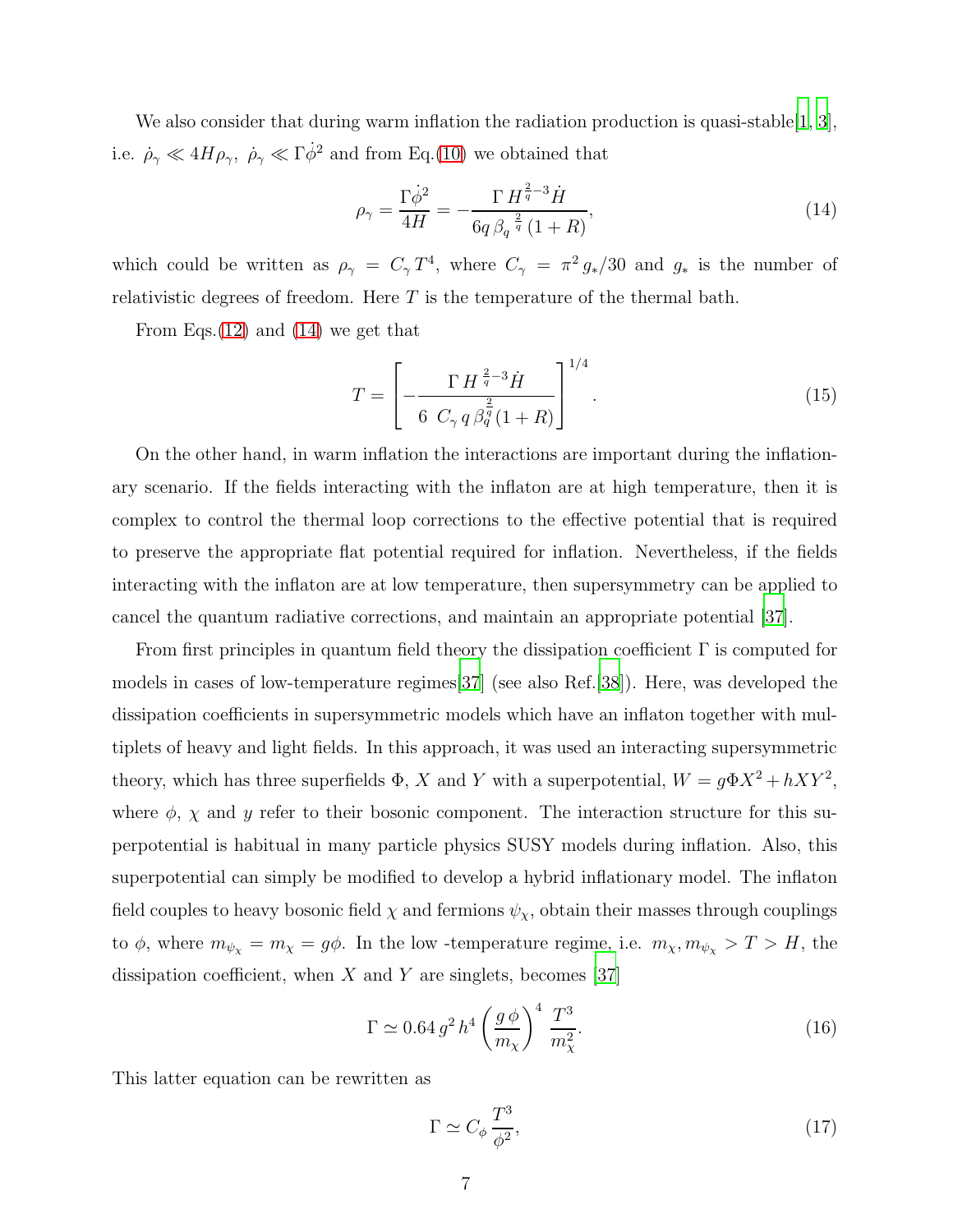where  $C_{\phi} = 0.64 h^4 \mathcal{N}$ . Here  $\mathcal{N} = \mathcal{N}_{\chi} \mathcal{N}_{decay}^2$ , where  $\mathcal{N}_{\chi}$  is the multiplicity of the X superfield and  $\mathcal{N}_{decay}$  is the number of decay channels available in X's decay[\[37](#page-18-0), [39](#page-18-2)].

From Eq.[\(15\)](#page-6-1) the above equation becomes

<span id="page-7-1"></span>
$$
\Gamma^{1/4} (1+R)^{3/4} \simeq \left[ -\frac{H^{\frac{2}{q}-3} \dot{H}}{6 C_{\gamma} q \beta_q^{\frac{2}{q}}} \right]^{3/4} \frac{C_{\phi}}{\phi^2},\tag{18}
$$

which determines the dissipation coefficient in the weak (or strong) dissipative regime in terms of scalar field  $\phi$  and the parameters of the model.

We should note that in general the scalar potential from Eqs.[\(8\)](#page-5-0) and [\(14\)](#page-6-0) becomes

<span id="page-7-3"></span>
$$
V(\phi) = \left[\frac{H}{\beta_q}\right]^{\frac{2}{q}} \left[1 + \frac{\dot{H}}{3 q H^2 (1+R)} \left(1 + \frac{3}{2} R\right)\right],\tag{19}
$$

which could be expressed explicitly in terms of the scalar field,  $\phi$ , by using Eqs.[\(12\)](#page-5-4) and [\(18\)](#page-7-1), in the weak (or strong) dissipative regime.

On the other hand, solutions can be found for warm-intermediate inflationary universe models where the scale factor,  $a(t)$ , expands as follows

<span id="page-7-2"></span>
$$
a(t) = \exp(A t^f). \tag{20}
$$

In the following, we develop models for a variable dissipation coefficient  $\Gamma$ , and we will restrict ourselves to the weak (or strong ) dissipation regime.

#### <span id="page-7-0"></span>III. THE WEAK DISSIPATIVE REGIME.

Assuming that, once the system evolves according to the weak dissipative regime, i.e.  $\Gamma < 3H$ , it remains in such limit for the rest of the evolution. From Eqs.[\(12\)](#page-5-4) and [\(20\)](#page-7-2), we obtained a relation between the scalar field and cosmological times given by

<span id="page-7-4"></span>
$$
\phi(t) = \phi_0 + \frac{C}{2\theta} t^{\theta},\tag{21}
$$

where  $C =$  $\int 8 (Af)^{\frac{2}{q}-1} (1-f)^{\frac{2}{q}}$  $\frac{2}{3q}\frac{q}{\beta_q^{\,q}}$  $\vert\!\vert^{1/2}$ , and  $\theta = \frac{1}{2}$  $\frac{1}{2}\left[ (f-1)(\frac{2}{q}-1)+1\right].$ 

Here  $\phi(t=0) = \phi_0$ . The Hubble parameter as a function of the inflaton field,  $\phi$ , results in

$$
H(\phi) = A f \left[ \frac{2 \theta}{C} \right]^{(f-1)/\theta} (\phi - \phi_0)^{(f-1)/\theta}.
$$
 (22)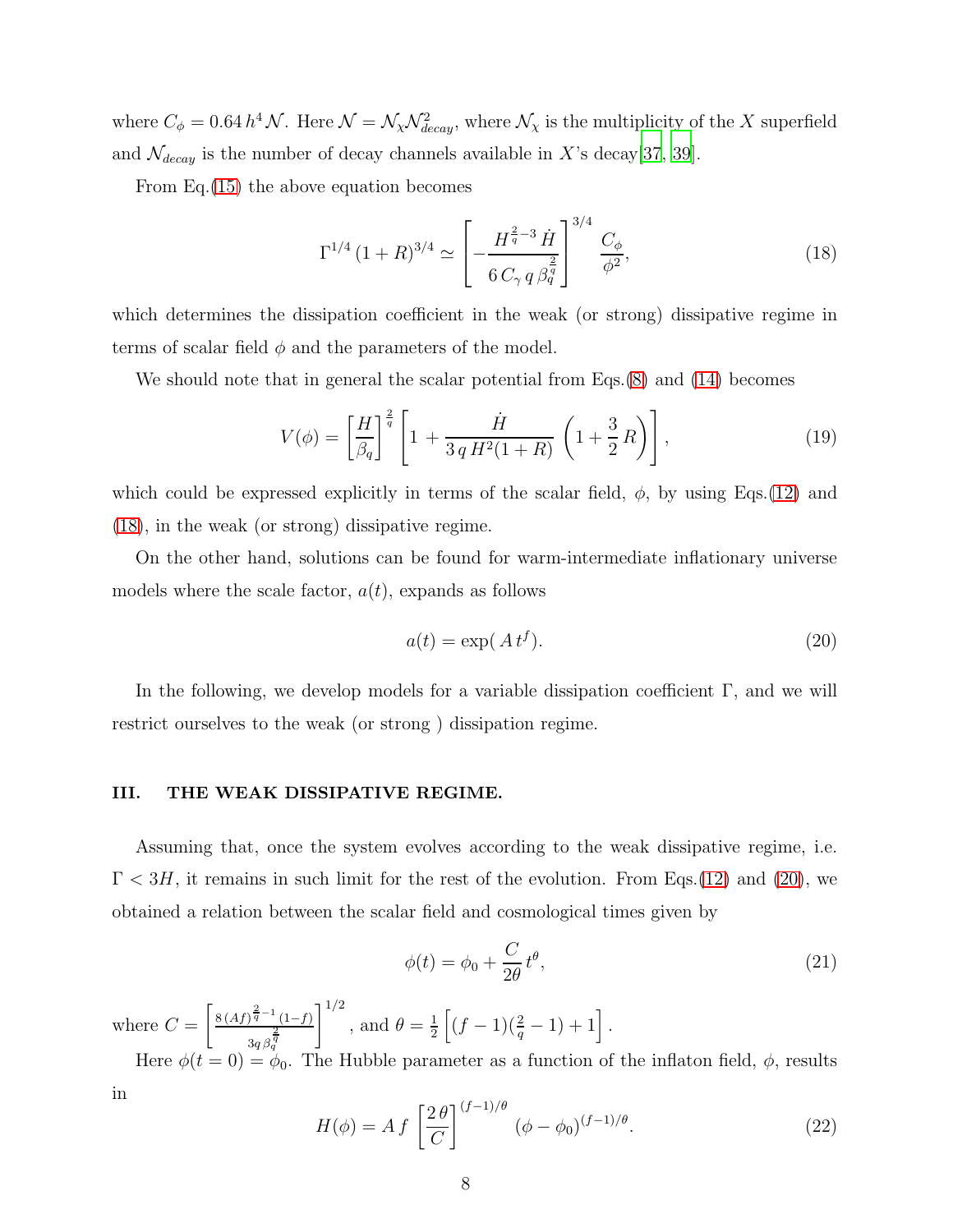Without loss of generality  $\phi_0$  can be taken to be zero.

From Eq.[\(18\)](#page-7-1) we obtain for the dissipation coefficient as function of scalar field

$$
\Gamma(\phi) = D \, \phi^{-\alpha_1},\tag{23}
$$

where  $D = (Af)^{6(\frac{1}{q}-1)}C_{\phi}^4$  $\int \left[ (1-f) \right]$  $6\,C_\gamma\,q\,\beta_q^{\tfrac{2}{q}}$ ת ו  $\left(\frac{2\theta}{C}\right)$  $\frac{2\theta}{C}$  $\frac{2(\frac{1}{q}-1)(f-1)-1}{\theta}$ , and  $\alpha_1 = 2 + \frac{3}{\theta} (f + 1)$ .

Using the slow-roll approximation,  $\dot{\phi}^2/2 < V(\phi)$ , and  $V(\phi) > \rho_{\gamma}$ , the scalar potential given by  $Eq.(19)$  $Eq.(19)$  reduces to

$$
V(\phi) \simeq \left(\frac{H}{\beta_q}\right)^{\frac{2}{q}} = V_0 \,\phi^{-\alpha_2},\tag{24}
$$

where the constants  $V_0$  and  $\alpha_2$  are;  $V_0 =$  $\int Af\left(\frac{2\theta}{C}\right)^{\frac{f-1}{\theta}}$  $\beta_q$  $\vert^{2/q}$ and  $\alpha_2 = \frac{2(1-f)}{q\theta}$ , respectively. Note that this kind of potential does not present a minimum. Note also that the scalar field  $\phi$ , the Hubble parameter H, and the scalar potential  $V(\phi)$  become independent of the parameters  $C_{\phi}$  and  $C_{\gamma}$ .

Introducing the Hubble slow-roll parameters  $(\epsilon_1, \eta_\eta)$  and potential slow-roll parameters  $\left(\epsilon_1^q\right)$  $_1^q$ ,  $\eta_n^q$ ), see Ref.[\[40\]](#page-18-3), we write

$$
\epsilon_1 = -\frac{\dot{H}}{H^2} = \epsilon_1^q = \frac{qV^{\prime^2}}{6\beta_q^2 V^{q+1}} = \frac{(1-f)}{A f} \left(\frac{C}{2\theta}\right)^{f/\theta} \frac{1}{\phi^{f/\theta}},\tag{25}
$$

$$
\eta_n = -\frac{1}{H^n \dot{\phi}} \frac{d^{n+1} \phi}{dt^{n+1}} = \eta_n^q,
$$
\n(26)

.

and in particular

$$
\eta_1^q = \frac{1}{3\beta_q^2} \left[ \frac{V''}{V^q} - \frac{qV'}^2}{2V^{q+1}} \right] = \frac{(2-f)}{Af} \left( \frac{C}{2\theta} \right)^{f/\theta} \frac{1}{\phi^{f/\theta}},
$$

and

$$
\eta_2^q = \frac{-1}{(3\beta_q^2)^2} \left[ \frac{V'V''}{V^{2q}} + \frac{(V'')^2}{V^{2q}} - \frac{5qV''(V')^2}{V^{2q+1}} + \frac{q(q+2)(V')^4}{2V^{2(q+1)}} \right]
$$

So, the condition for inflation to occur  $\ddot{a} > 0$  (or equivalently  $\epsilon_1^q < 1$ ) is only satisfied when  $\phi^{f/\theta} > \frac{(1-f)}{A f} \left( \frac{C}{2\theta} \right)$  $\frac{C}{2\theta}\Big)^{f/\theta}.$ 

The number of e-folds between two different values of cosmological times  $t_1$  and  $t_2$  (or equivalently between two values  $\phi_1$  and  $\phi_2$  of the scalar field) is given by

<span id="page-8-0"></span>
$$
N = \int_{t_1}^{t_2} H dt = A(t_2^f - t_1^f) = A\left(\frac{2\theta}{C}\right)^{f/\theta} (\phi_2^{f/\theta} - \phi_1^{f/\theta}).
$$
 (27)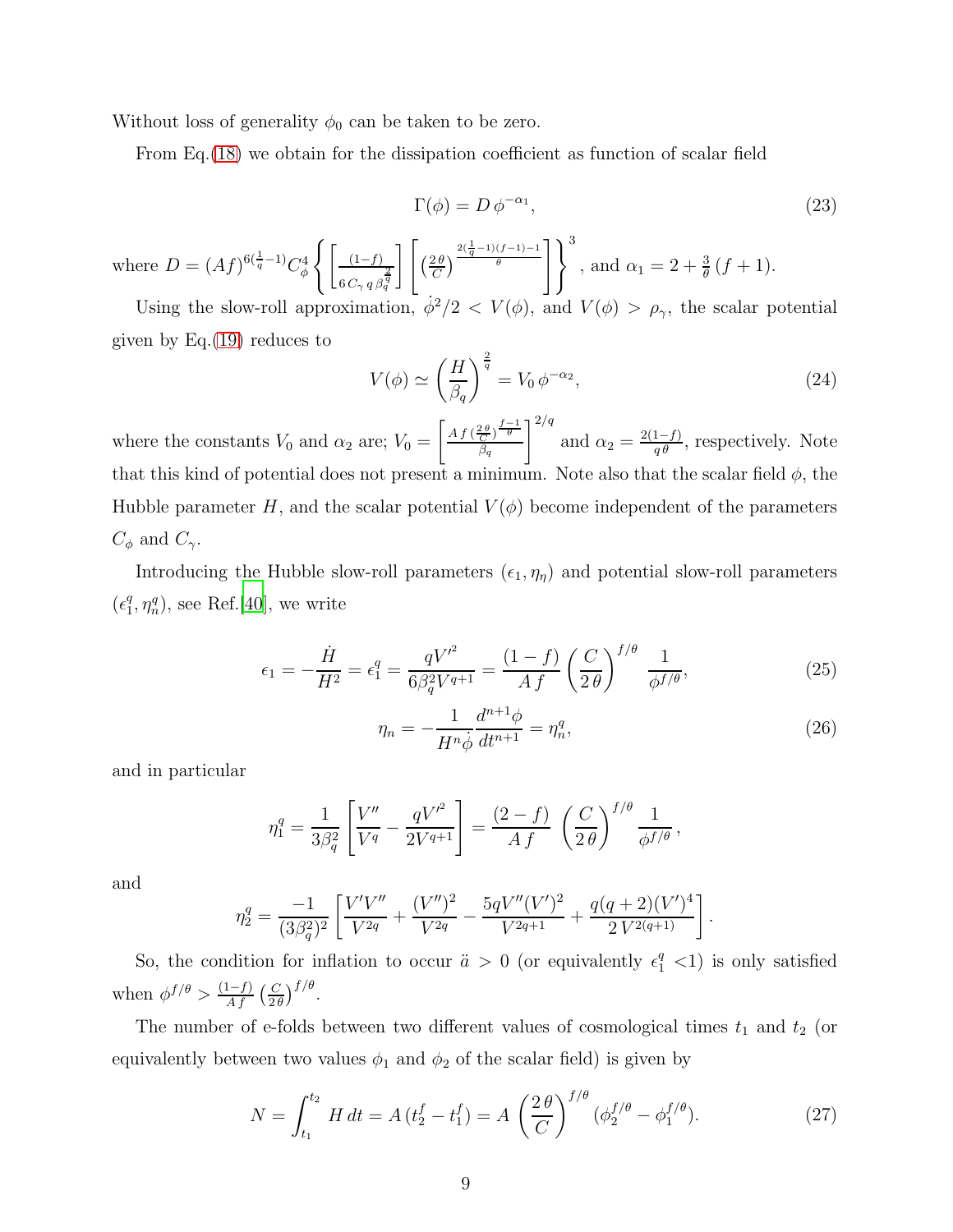Here we have used Eq.[\(21\)](#page-7-4).

If we assume that inflation begins at the earliest possible stage (see Ref.[\[12](#page-17-0)]), that it, at  $\epsilon_1^q = 1$  (or equivalently  $\ddot{a} = 0$ ), the scalar field becomes

<span id="page-9-1"></span>
$$
\phi_1 = \left(\frac{1-f}{Af}\right)^{\theta/f} \left(\frac{C}{2\theta}\right) \,. \tag{28}
$$

On the other hand, as argued in Refs.[\[1](#page-16-0), [41](#page-18-4)], the amplitude of scalar perturbations generated during inflation for a flat space is approximately  $\mathcal{P}_{\mathcal{R}}^{1/2} = \frac{H}{\dot{\phi}} \delta \phi$ . In particular in the warm inflation regime, a thermalize radiation component is present, therefore, inflation fluctuations are dominantly thermal rather than quantum. In the weak dissipation limit, we have  $\delta\phi^2 \simeq H T$  [\[3](#page-16-2), [42](#page-18-5)]. From Eqs.[\(12\)](#page-5-4) and [\(15\)](#page-6-1),  $\mathcal{P}_{\mathcal{R}}$  becomes

<span id="page-9-0"></span>
$$
\mathcal{P}_{\mathcal{R}} \simeq \left[ \frac{3^3 q^3 \beta_q^{\frac{6}{q}} \Gamma}{2^5 C_\gamma} \right]^{1/4} \left[ \frac{H^{\frac{17}{3} - \frac{2}{q}}}{-H} \right]^{3/4} = Q \phi^{\alpha_4}, \tag{29}
$$

where  $Q =$  $\left[\left(\frac{Af}{2}\right)^8\left(\frac{C_{\phi}}{C_{\gamma}}\right)\right]$  $C_\gamma$  $\bigg)^4 \bigg(\frac{2\theta}{C}\bigg)$  $\left(\frac{2\theta}{C}\right)^{\frac{8(f-1)}{\theta}}$ and  $\alpha_4 = \frac{1}{\theta}$  $\frac{1}{\theta} \left[ (3f-4) + \frac{2(1-f)}{q} \right].$ 

The scalar spectral index  $n_s$  is given by  $n_s - 1 = \frac{d \ln \mathcal{P}_{\mathcal{R}}}{d \ln k}$ , where the interval in wave number is related to the number of e-folds by the relation  $d\ln k(\phi) = dN(\phi) = (H/\dot{\phi}) d\phi$ . From Eqs.  $(21)$  and  $(29)$ , we get,

<span id="page-9-2"></span>
$$
n_s = 1 + I\phi^{\alpha_5},\tag{30}
$$

where  $I =$  $\begin{pmatrix} 2 \end{pmatrix}$  $3q\beta_q^{\tfrac{2}{q}}$  $\setminus$ <sup>1/2</sup>  $\alpha_4(Af)^{\frac{1}{q}-\frac{3}{2}}(1-f)^{\frac{1}{2}}\left(\frac{2\theta}{C}\right)$  $\frac{2\theta}{C}$ ) $\frac{1}{\theta} \left[ \frac{f-1}{q} + 1 - \frac{3f}{2} \right]$  and  $\alpha_5 = \frac{1}{\theta}$  $\frac{1}{\theta} \left[ \frac{f-1}{q} + 1 - \left( \theta + \frac{3f}{2} \right) \right]$  $\frac{3f}{2}$ ).

Note that the scalar spectral index can be re-expressed in terms of the number of e-folding, N. By using Eqs. $(27)$  and  $(28)$  we have

$$
n_s = 1 + \frac{3f - 4 + \frac{2(1-f)}{q}}{[1 + f(N-1)]},
$$
\n(31)

.

and the value of  $f$  in terms of the  $n_s$  and  $N$  becomes

$$
f = \frac{\frac{2}{q} - (n_s + 3)}{N(n_s - 1) - (n_s + 2) + \frac{2}{q}}
$$

In particular, for GB brane world cosmology ( $q = 2/3$ ),  $n_s = 0.96$  and  $N = 60$  we obtain that  $f \simeq 0.12$ .

From Eqs.  $(27)$ ,  $(28)$ ,  $(29)$  and  $(30)$ , we can write the parameter A in terms of the particle physics parameters  $C_{\gamma}$  and  $C_{\phi}$ , in the form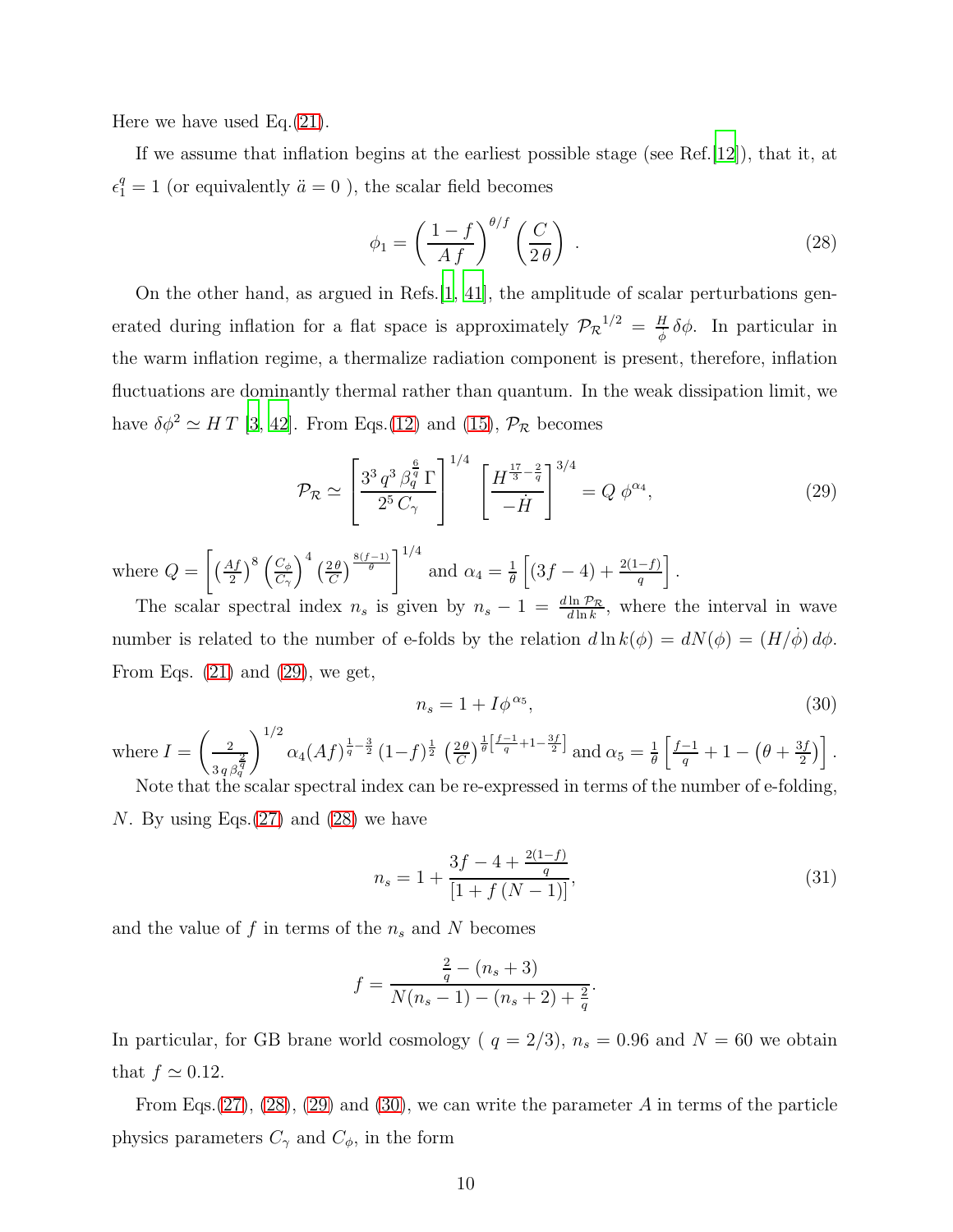$$
A = \left(\frac{4\{1+f(N-1)\}^{\frac{\alpha_4}{\alpha_5}}C_{\gamma}\mathcal{P}_\mathcal{R}}{f^{\left(2+\frac{\alpha_4}{\alpha_5}\right)}C_{\phi}}\right)^{\alpha_7}M\,,\tag{32}
$$

where  $M =$  $\int 3 q \beta_q^{\frac{2}{q}} \theta^2$  $2 f^{\frac{2}{q}-1}$  (1-f)  $\left.\int\limits_{0}^{\infty}\frac{\alpha_{4}}{2\alpha_{5}}\Big\{\frac{1}{\theta}\big(\frac{f-1}{q}+1-\frac{3f}{2}\big)-1\Big\}-\frac{f-1}{\theta}\right]$ ,  $\alpha_7 = \frac{f}{\alpha_6 \left\{ (3f-4) + \frac{2(1-f)}{q} \right\} - \alpha_5}$ , and  $\alpha_6 =$  $\frac{1}{q} - \frac{1}{2}$  $\frac{1}{2}\left\{3+\frac{1}{\theta}\left(\frac{2}{q}-1\right)\left(\frac{f-1}{q}+1-\frac{3f}{2}\right)\right.$  $\left\{\frac{3f}{2}\right\}$ .



<span id="page-10-1"></span>FIG. 1: Evolution of the tensor-scalar ratio r versus the scalar spectrum index  $n_s$  in the weak dissipative regime, for the GB cosmology  $(q = 2/3)$  and three different values of the parameter  $C_{\phi}$ . Here we used  $f = 3/5$ ,  $\kappa = 1$ ,  $C_{\gamma} = 70$ , and  $\beta_{2/3}^2 = 10^{-3} m_p^{-2/3}$ .

In the following we will consider that the general expression for the amplitude of scalar perturbations in GB brane world is given by[\[32\]](#page-17-18)

<span id="page-10-0"></span>
$$
\mathcal{P}_{\mathcal{R},GB} = \mathcal{P}_{\mathcal{R}} \ G_{\beta}^{2}(H/\mu) = Q \ \phi^{\alpha_4} \ G_{\beta}^{2}(H/\mu), \tag{33}
$$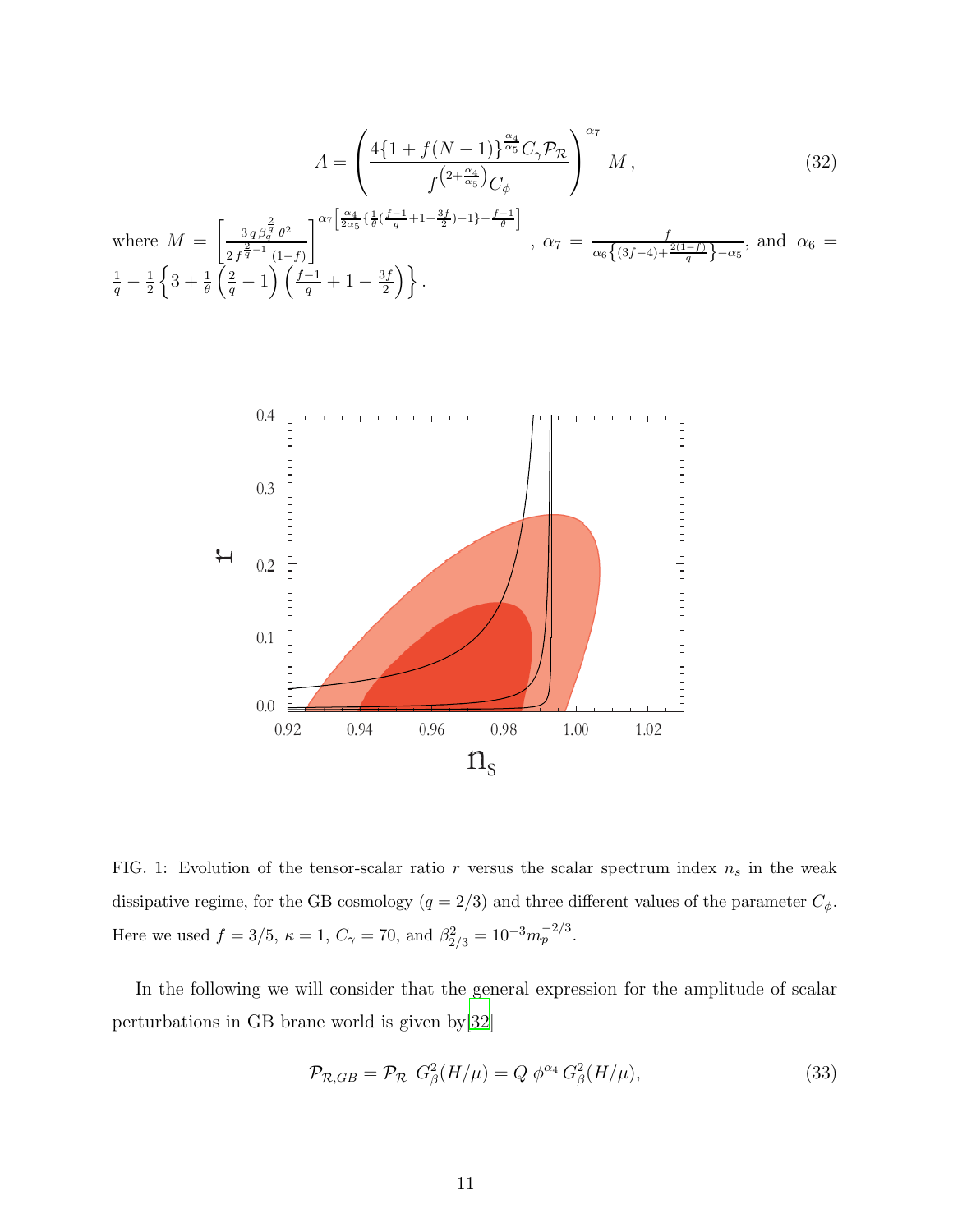where the GB brane world correction is given by

$$
G_{\beta}^{2}(x) = \left[\frac{3(1+\beta)x^{2}}{2(3-\beta+2\beta x^{2})\sqrt{1+x^{2}}+2(\beta-3)}\right]^{3},
$$

where  $x \equiv H\mu$  is a dimensionless measure of energy scale, and  $\beta = 4\alpha\mu$ . The RS amplification factor is recovered when  $\beta = 0$ [\[43\]](#page-18-6).

As it was mentioned in Ref.[\[44\]](#page-18-7) the generation of tensor perturbations during inflation would produce gravitational wave. In order to confront these models with observations, we need to consider the q-tensor-scalar ratio  $r_q = 16 A_{T,q}^2 / A_{S,q}^2$ , where the q-scalar amplitude is normalized by  $A_{S,q}^2 = 4\mathcal{P}_R/25$ . Here, the tensor amplitude is given by

$$
A_{T,q}^2 = A_{T,GR}^2 F_\beta^2(H/\mu),\tag{34}
$$

where  $A_{T,GR}^2$  is the standard amplitude in GR i.e.,  $A_{T,GR} = \sqrt{24} \beta_1 (H/2\pi)$ , and the function  $F_\beta$  contains the information about the GB term [\[32\]](#page-17-18)

$$
F_{\beta}^{-2} = \sqrt{1+x^2} - \left(\frac{1-\beta}{1+\beta}\right)x^2 \sinh^{-1}\left(\frac{1}{x}\right) \quad (x \equiv \frac{H}{\mu}).
$$

Following, Ref. [\[33](#page-17-19)] we approximate the function  $F_{\beta}^2 \approx F_q^2$ , where for the GR regime  $F_{q=1}^2 \approx F_\beta^2(H/\mu \ll 1) = 1$ , for the RS regime  $F_{q=2}^2 \approx F_{\beta=0}^2(H/\mu \gg 1) = 3H/(2\mu)$ , and finally for the GB regime  $F_{q=2/3}^2 \approx F_\beta^2(H/\mu \gg 1) = (1+\beta)H/(2\beta\mu)$ . The tensor amplitude up to leading-order is given by

<span id="page-11-0"></span>
$$
A_{T,q}^2 = \frac{3q\beta_q^{2-2(1-q^{-1})}}{(5\pi)^2} \frac{H^{2+2(1-q^{-1})}}{2\zeta_q},\tag{35}
$$

with  $\zeta_{q=1} = \zeta_{q=\frac{2}{3}} = 1$  and  $\zeta_{q=2} = \frac{2}{3}$  $\frac{2}{3}$  [\[40](#page-18-3)]. Finally, the *q*-tensor-scalar ratio from Eqs.[\(33\)](#page-10-0) and [\(35\)](#page-11-0) becomes

<span id="page-11-1"></span>
$$
r_q = 16 \frac{A_{T,q}^2}{A_{S,q}^2} = \frac{16}{\zeta_q} \frac{(2-f)}{Af} \left(\frac{C}{2\theta}\right)^{f/\theta} \frac{1}{\phi^{f/\theta} G_{\beta}^2(\phi)},
$$
(36)

in our cosmological models.

In particular, the Fig[.1](#page-10-1) we show the dependence of the tensor-scalar ratio  $r$  on the spectral index  $n_s$  for the GB regime, where  $q = 2/3$ . From left to right  $C_{\phi} = 10^8$ ,  $C_{\phi} = 10^9$  and  $C_{\phi} = 10^{10}$ , respectively. From Ref.[\[45\]](#page-18-8), two-dimensional marginalized constraints (68% and 95% confidence levels) on inflationary parameters  $r$  and  $n_s$ , the spectral index of fluctuations, defined at  $k_0 = 0.002 \text{ Mpc}^{-1}$ . The seven-year WMAP data places stronger limits on r. In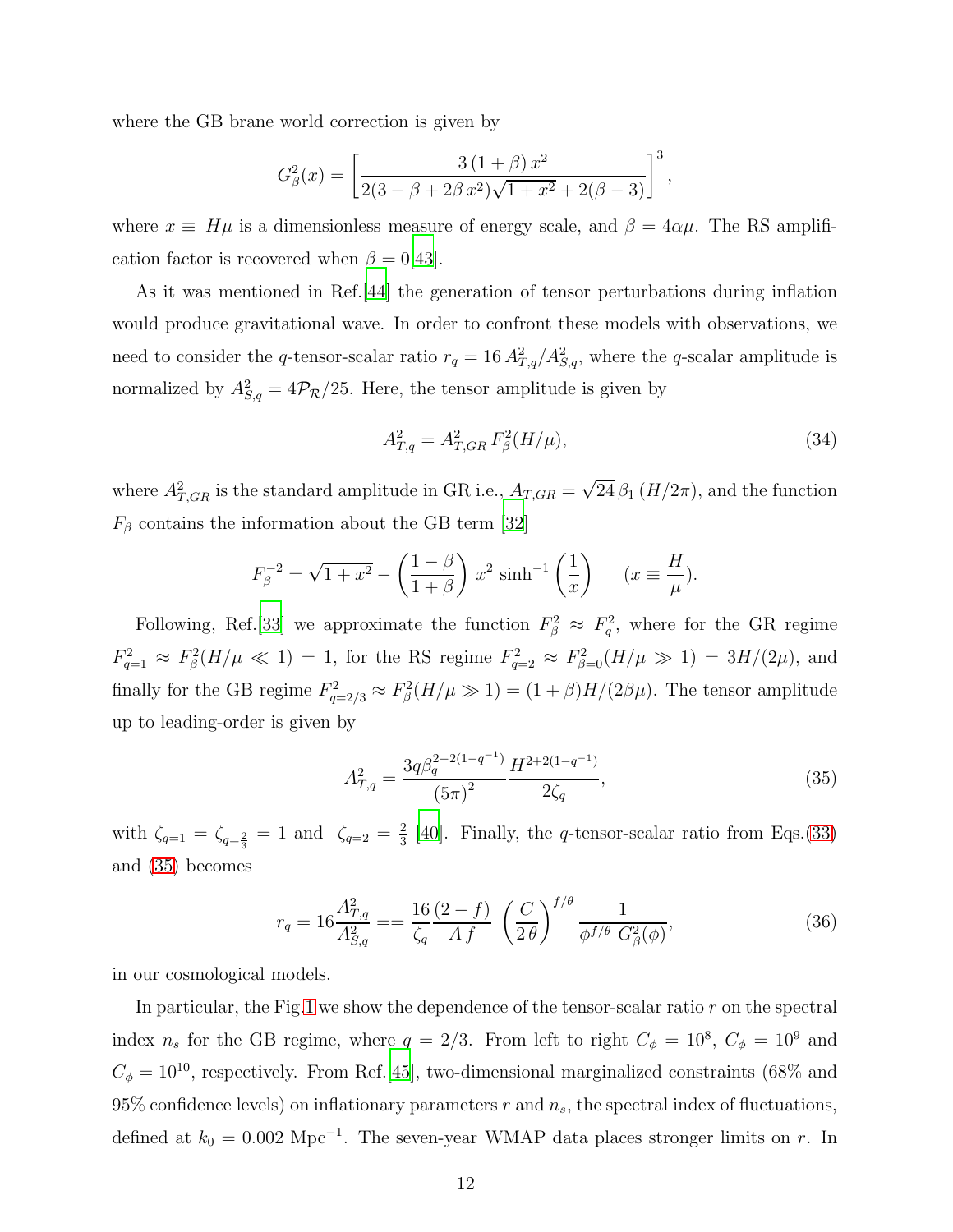order to write down values that relate  $n_s$  and  $r$ , we used Eqs. [\(30\)](#page-9-2) and [\(36\)](#page-11-1). Also we have used the values  $f = 3/5$ ,  $\kappa = 1$ ,  $C_{\gamma} = 70$ , and  $\beta_{2/3}^2 = 10^{-5} m_p^{-2/3}$ , respectively. From Eqs.[\(27\)](#page-8-0) and [\(36\)](#page-11-1), we observed numerically that for the GB regime and  $C_{\phi} = 10^8$ , the curve  $r = r(n_s)$  (see Fig[.1\)](#page-10-1) for WMAP-7 years enters the 95% confidence region for  $r \approx 0.26$ , which corresponds to the number of e-folds,  $N \simeq 228$ . The curve  $r = r(n_s)$  enters the 68% confidence region for  $r \approx 0.15$  corresponds to  $N \approx 128$ , in this way the GB regime is viable for large values of the number of e-folds N. We also noted that the parameter  $C_{\phi}$ , which is bounded from bellow,  $C_{\phi} > 10^{7}$ , the GB regime is well supported by the data as could be seen from Fig. $(1)$ .

#### <span id="page-12-0"></span>IV. THE STRONG DISSIPATIVE REGIME.

We consider now the case in which  $\Gamma$  is large enough for the system to remain in strong dissipation until the end of inflation, i.e.  $R > 1$ . From Eqs.[\(12\)](#page-5-4) and [\(20\)](#page-7-2), we can obtained a relation between the scalar field and cosmological times given by

<span id="page-12-1"></span>
$$
\phi(t) = \phi_0 \, \exp[\tau_1 \, t^{\mu_1}],\tag{37}
$$

where  $\phi(t=0)=\phi_0$  ,  $\tau_1$  and  $\mu_1$  are defined by

$$
\tau_1 = \frac{1}{\mu_1} \left[ \frac{2^7 C_\gamma^3 (1 - f)}{q \beta_q^{\frac{2}{q}}} \right]^{1/8} \frac{(A f)^{\frac{1}{4}(\frac{1}{q} + \frac{3}{2})}}{C_\phi^{1/2}} \quad \text{and} \quad \mu_1 = \frac{1}{4} \left[ \frac{f - 2}{2} + (f - 1)(\frac{1}{q} + 1) \right] + 1.
$$

The Hubble parameter as a function of the inflaton field,  $\phi$ , result as

$$
H(\phi) = A f \left[ \frac{1}{\tau_1} \ln(\phi/\phi_0) \right]^{-(1-f)/(\mu_1)}.
$$
 (38)

Without loss of generality we can taken  $\phi_0 = 1$ .

From Eq.[\(18\)](#page-7-1) the dissipation coefficient,  $\Gamma$ , can be expressed as a function of the scalar field,  $\phi$ , as follows

<span id="page-12-2"></span>
$$
\Gamma(\phi) = \frac{\tau_2}{\phi^2} \left[ \ln(\phi) \right]^{-\mu_2},\tag{39}
$$

where  $\tau_2 =$  $\int (1-f)(Af)^{\frac{2}{q}-1}$  $2\,C_\gamma\,q\,\beta_q^{\tfrac{2}{q}}$  $1^{3/4}$  $C_{\phi} \tau_1^{\mu_2}$  and  $\mu_2 = \frac{3}{4 \mu_1}$  $4\,\mu_{1}$  $\left\lceil \frac{2(1-f)}{q}+f\right\rceil$ . From Eq.[\(19\)](#page-7-3) the scalar potential  $V(\phi)$ , becomes

$$
V(\phi) \simeq \left[\frac{A\,f}{\beta_q}\right]^{2/q} \left[\frac{1}{\tau_1} \ln(\phi)\right]^{-\frac{2}{q}\left(\frac{1-f}{\mu_1}\right)},\tag{40}
$$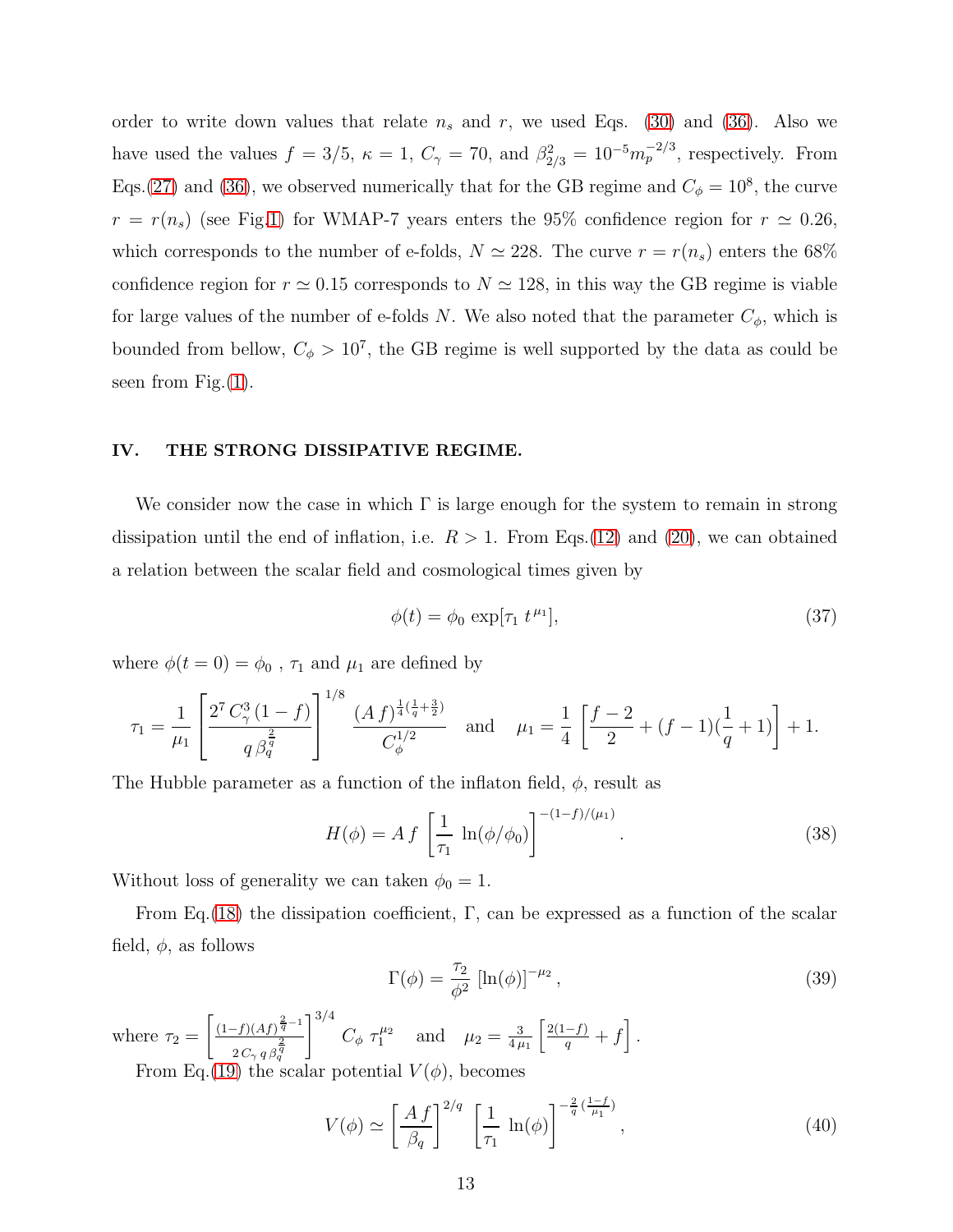and as in the previous case, this kind of potential does not present a minimum.

In this regime the dimensionless slow-roll parameters are

$$
\epsilon_1^q = -\frac{\dot{H}}{H^2} = \left(\frac{1-f}{Af}\right) \left[\frac{\tau_1}{\ln(\phi)}\right]^{\frac{f}{\mu_1}},\tag{41}
$$

and

$$
\eta_1^q = \left(\frac{2-f}{Af}\right) \left[\frac{\tau_1}{\ln(\phi)}\right]^{\frac{f}{\mu_1}}.\tag{42}
$$

Imposing the condition  $\epsilon_1^q = 1$  at the beginning of inflation (see Ref.[\[12](#page-17-0)]), the scalar field  $\phi$ , takes at this time the value

<span id="page-13-1"></span>
$$
\phi_1 = \exp\left(\tau_1 \left[\frac{1-f}{Af}\right]^{\frac{\mu_1}{f}}\right). \tag{43}
$$

The number of e-folds becomes given by

<span id="page-13-2"></span>
$$
N = \int_{t_1}^{t_2} H dt = A \tau_1^{-\frac{f}{\mu_1}} \left[ (\ln \phi_2)^{\frac{f}{\mu_1}} - (\ln \phi_1)^{\frac{f}{\mu_1}} \right], \tag{44}
$$

where  $Eq.(37)$  $Eq.(37)$  was used.

In this regime and following Ref.[\[46](#page-18-9)], we can write  $\delta\phi^2 \simeq \frac{k_F T}{2\pi^2}$ , where the wave-number  $k_F$  is defined by  $k_F = \sqrt{\Gamma H} = H\sqrt{3R} > H$ , and corresponds to the freeze-out scale at which dissipation damps out to the thermally excited fluctuations. From Eqs.[\(37\)](#page-12-1) and [\(39\)](#page-12-2) we obtained that

<span id="page-13-0"></span>
$$
\mathcal{P}_{\mathcal{R}} \simeq \frac{1}{2\,\pi^2} \left[ \frac{\Gamma^3 \, H^9}{4 \, C_\gamma \, \dot{\phi}^6} \right]^{1/4} \simeq \frac{1}{4\,\pi^2} \left[ \frac{\Gamma^6 \, q^3 \, \beta_q^{\frac{6}{q}} \, H^{12-\frac{6}{q}}}{2 \, C_\gamma \, (-\dot{H})^3} \right]^{1/4} \simeq \nu_1 \, \frac{(\ln \phi)^{\nu_3}}{\phi^3} \,, \tag{45}
$$

where  $v_1 = \frac{1}{4\pi}$  $4\pi^2$  $\left[ \frac{q^3 \beta_q^{\frac{6}{q}} \tau_2^6 (Af)^{9-\frac{6}{q}} \tau_1^{\nu_2}}{2C_{\gamma} (1-f)^3} \right]$  $1^{1/4}$ ,  $v_2 = 24 \frac{[2(f+q-1)-3fq]}{[2(2q-1)+f(2+3q)]}$ , and  $v_3 = 3 \frac{[f(2+3q)-2(1+2q)]}{[f(2+3q)-2(1-2q)]}$ . From Eq.[\(45\)](#page-13-0) the scalar spectral index  $n_s = d \mathcal{P}_R/d \ln k$ , is given by

<span id="page-13-3"></span>
$$
n_s \simeq 1 - \left[\frac{3\,\ln(\phi) - v_3}{\gamma_6\,\ln(\phi)^{\gamma_5}}\right],\tag{46}
$$

where  $\gamma_5 = \frac{8fq}{2(2a-1)+f}$  $\frac{8fq}{2(2q-1)+f(2+3q)},$   $\gamma_6 = \frac{(Af)^{\frac{5}{8}-\frac{1}{4q}}}{(1-f)^{1/8}}$  $(1-f)^{1/8}$  $\sqrt{ }$  $C_{\phi} q \overline{\beta_q^{\frac{2}{q}}}$  $\begin{pmatrix} 1 \end{pmatrix}$  $2\,C_\gamma\,q\,\beta_q^{\tfrac{2}{q}}$  $\left[\sqrt{\frac{3}{4}}\right]^{1/2}$  $\tau_1^{\gamma_7}$  and  $\gamma_7$  =  $f(2-5q)+4q-2$  $\frac{f(2-9q)+4q-2}{4q-2+f(2+3q)}$ .

The scalar spectra index  $n_s$  also can be write in terms of the number of e-folds N. Thus, using Eqs.  $(43)$  and  $(44)$ , we get

$$
n_s \simeq 1 - f A \left[ \frac{3 \,\tau_1 \left[ 1 + f \left( N - 1 \right) \right]^{\frac{1}{\gamma_5}} \left( f \, A \right)^{-\frac{1}{\gamma_5}} - \nu_3}{\gamma_6 \left[ 1 + f \left( N - 1 \right) \right] \tau_1^{\gamma_5}} \right]. \tag{47}
$$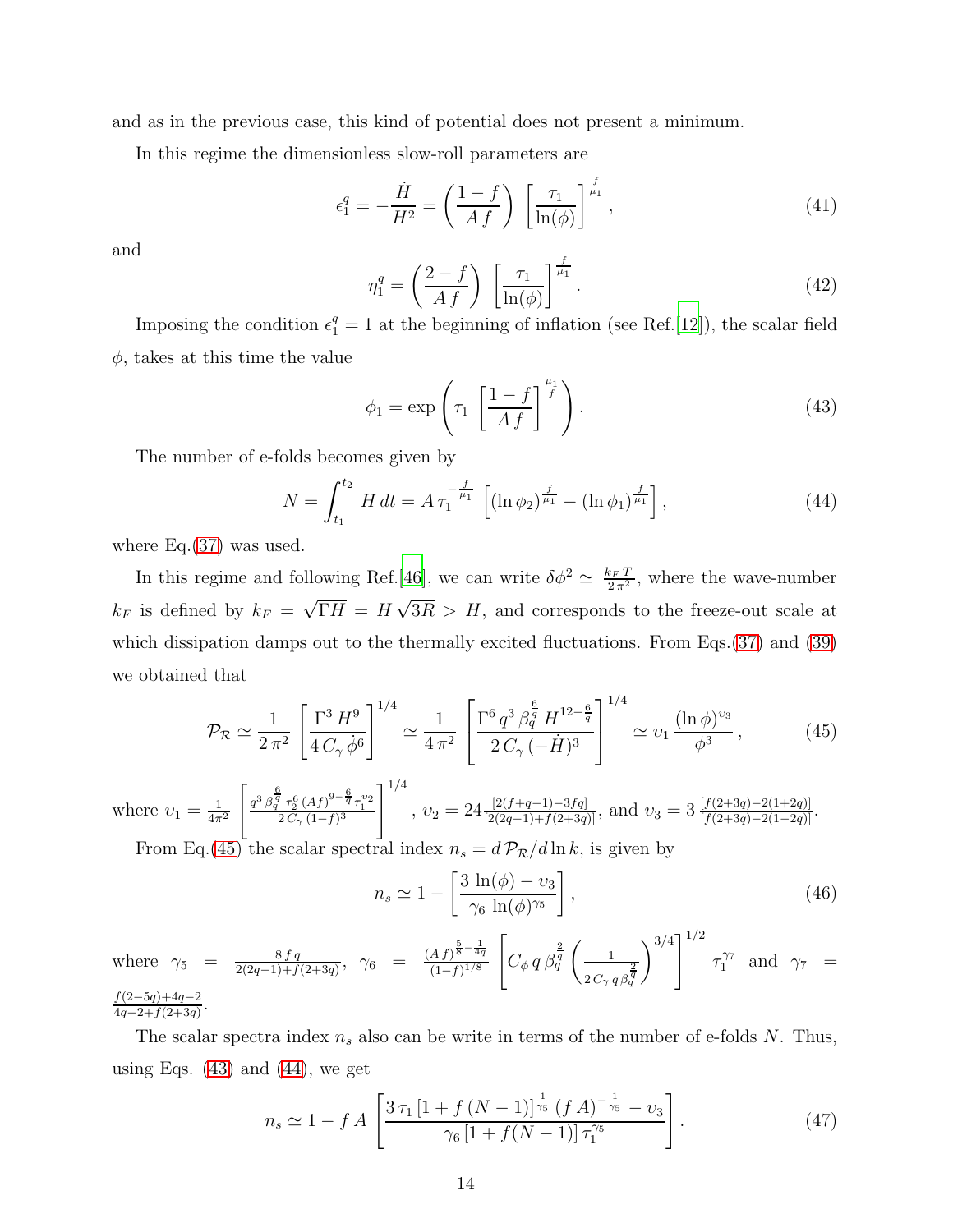<span id="page-14-1"></span>For the strong dissipative regime we may write the q-tensor-scalar ratio as

$$
r_q = 24 r_0 \left[ \frac{\phi^3}{(\ln \phi)^{v_3 + 2(1-f)/\mu_1}} \right] \frac{F_\beta^2(x)}{G_\beta^2(x)},
$$
  
where  $r_0 = \left[ \frac{25 \beta_1^2 A^2 f^2 \tau_1^{2(1-f)/\mu_1}}{v_1 \pi^2} \right]$  and  $x = H/\mu$ . (48)



<span id="page-14-0"></span>FIG. 2: Evolution of the tensor-scalar ratio r versus the scalar spectrum index  $n_s$  in the strong dissipative regime, for three different values of the parameter  $C_{\phi}$  for the GB regime, where  $q = 2/3$ . Here, we have used  $f = 3/5$ ,  $\kappa = 1$ ,  $C_{\gamma} = 70$  and  $\beta_{2/3}^2 = 10^{-5} m_p^{-2/3}$ .

In particular the Fig.[\(2\)](#page-14-0) shows (for the strong dissipative regime) the dependence of the tensor-scalar ratio on the spectral index for the GB regime, i.e.  $q = 2/3$ . Here, we have used different values for the parameter  $C_{\phi}$ . From left to right  $C_{\phi} = 10^{6}$ ,  $C_{\phi} = 10^{7}$  and  $C_{\phi} = 10^{8}$ , respectively. In order to write down values that relate  $n_s$  and  $r$ , we used Eqs. [\(46\)](#page-13-3) and [\(48\)](#page-14-1). Also we have used the values  $f = 3/5$ ,  $\kappa = 1$ ,  $C_{\gamma} = 70$ , and  $\beta_{2/3}^2 = 10^{-3} m_p^{-2/3}$ , respectively. From Eqs.[\(44\)](#page-13-2) and [\(48\)](#page-14-1), we observed numerically that for  $C_{\phi} = 10^{7}$ , the curve  $r = r(n_s)$ for WMAP-7 years enters the 95% confidence region for  $r \approx 0.26$ , which corresponds to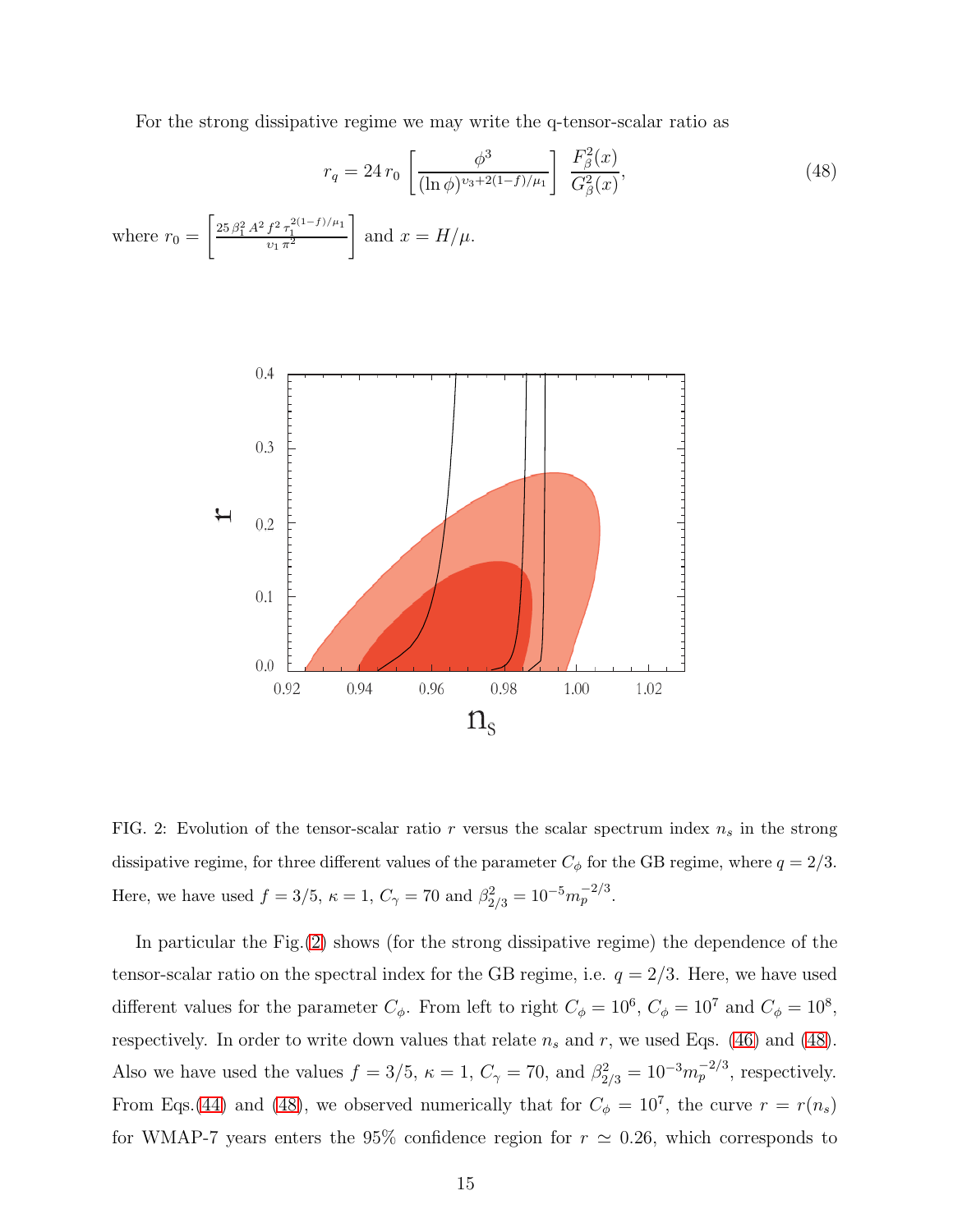the number of e-folds,  $N \approx 539$ . The curve  $r = r(n_s)$  enters the 68% confidence region for  $r \approx 0.13$  corresponds to  $N \approx 467$ , in this way the GB regime is viable also for large values of N, in the strong dissipative regime. We also noted that the parameter  $C_{\phi}$ , which is bounded from bellow,  $C_{\phi} > 10^6$ , the model is well supported by the data.

#### <span id="page-15-0"></span>V. CONCLUSIONS

In this paper we have studied the warm-intermediate inflationary universe model in braneworld cosmologies, in the weak and strong dissipative regimes. We have also obtained explicit expressions for the corresponding, dissipation coefficient Γ, scalar potential  $V(\phi)$ , the number of e-folds N, power spectrum of the curvature perturbations  $P_{\mathcal{R}}$ , q-tensor-scalar ratio  $r_q$  and scalar spectrum index  $n_s$ .

In order to bring some explicit results we have taken the constraint  $r_q - n_s$  plane to first-order in the slow roll approximation. When  $\Gamma < 3H$  warm inflation occurs in the so-called weak dissipative regime. In this case, the dissipation coefficient  $\Gamma \propto \phi^{-\alpha_1}$  for intermediate inflation and the scalar potential  $V(\phi) \propto \phi^{-\alpha_2}$ . In particular, we noted that for the GB regime  $(q = 2/3)$  the parameter  $C_{\phi}$ , which is bounded from bellow,  $C_{\phi} > 10^{7}$ , the model is well supported by the data as could be seen from Fig.[\(1\)](#page-10-1). Here, we have used the WMAP seven year data, and we have taken the values  $f = 3/5$ ,  $\kappa = 1$ ,  $C_{\gamma} = 70$ , and  $\beta_{2/3}^2 = 10^{-5} m_p^{-2/3}$ , respectively. On the other hand, when  $\Gamma > 3H$  warm inflation occurs in the so-called strong dissipative regime. In this regime, the dissipation coefficient Γ present a dependence proportional to  $[log(φ)]^{-\mu_2}/φ^2$  and the scalar potential  $V(φ)$  α  $[\ln(\phi)]^{-2(1-f)/(q\mu_1)}$ . In particular, the Fig.[\(2\)](#page-14-0) shows that for the values of the parameter  $C_{\phi} = 10^6$ , 10<sup>7</sup> or 10<sup>8</sup>, the model is well supported by the WMAP 7-data, when the values  $q = 2/3, f = 3/5, \kappa = 1, C_{\gamma} = 70, \text{ and } \beta_{2/3}^2 = 10^{-3} m_p^{-2/3}, \text{ are taken.}$ 

In this paper, we have not addressed the non-Gaussian effects during warm inflation (see e.g., Refs. [\[39,](#page-18-2) [47](#page-18-10)]). A possible calculation from the non-linearity parameter  $f_{NL}$ , would give new constrains on the parameters of the model. On the other hand, when  $R < 1$  the dissipation does not affect the dynamics of inflation. When  $R > 1$  the dissipation does control the dynamics of the inflaton field. Given that the ratio  $R$  will also evolve during inflation, we may have also models where we start say with  $R < 1$  but end in  $R > 1$ , or the other way round. In this paper, we have not treated these dynamics. We hope to return to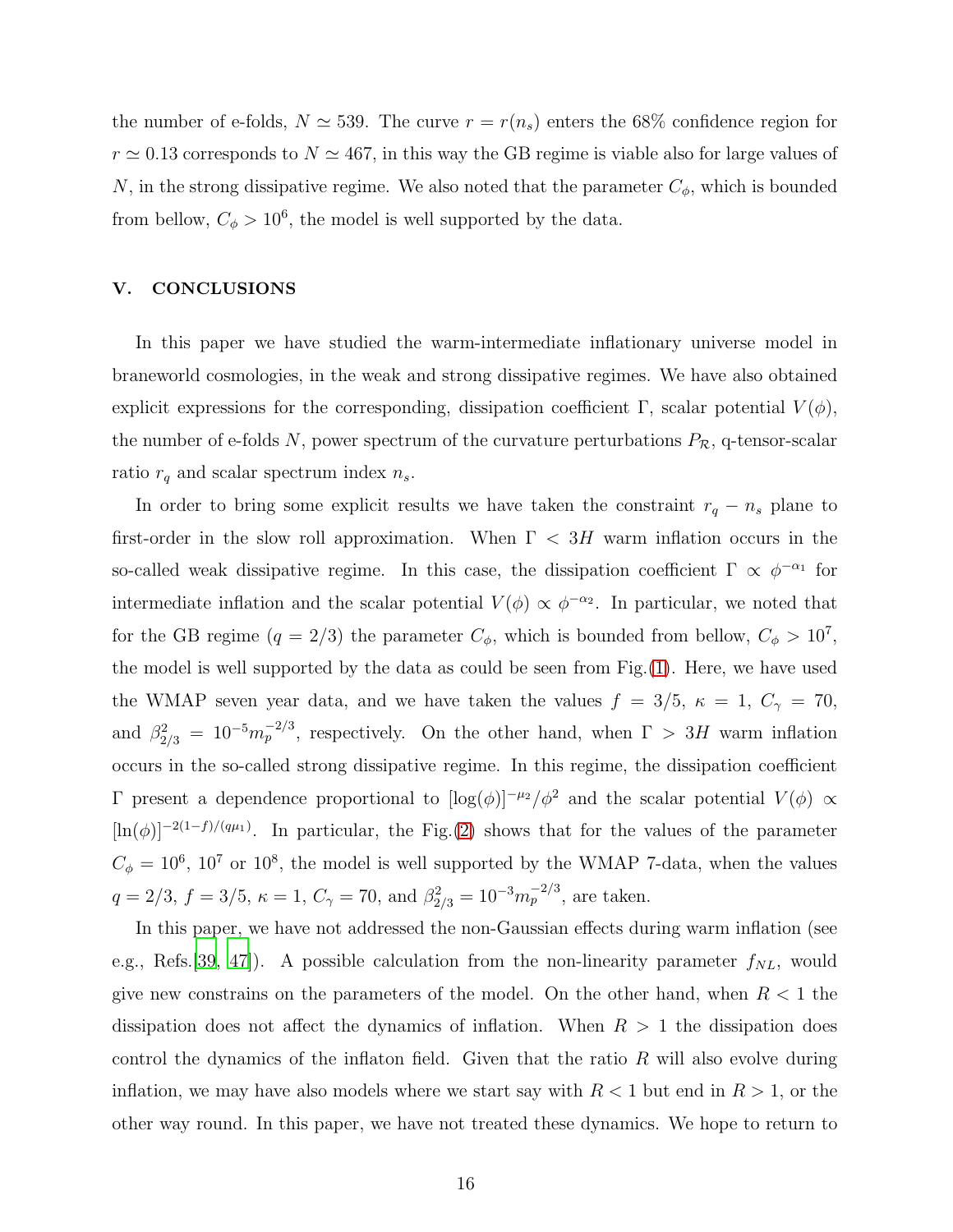these points in the near future.

#### Acknowledgments

This work was supported by COMISION NACIONAL DE CIENCIAS Y TECNOLOGIA through FONDECYT grant  $N^0$  1090613, and by DI-PUCV 123703.

- <span id="page-16-0"></span>[1] A. Berera, Phys. Rev. Lett. 75, 3218 (1995); A. Berera, Contemp. Phys. 47, 33 (2006); M. Bastero-Gil and A. Berera, Int. J. Mod. Phys. A 24, 2207 (2009).
- <span id="page-16-2"></span><span id="page-16-1"></span>[2] I. G. Moss, Phys. Lett. B **154**, 120 (1985);
- [3] L.M.H. Hall, I.G. Moss and A. Berera, Phys.Rev.D 69, 083525 (2004); I.G. Moss, Phys.Lett.B 154, 120 (1985); A. Berera and L.Z. Fang, Phys.Rev.Lett. 74 1912 (1995).
- <span id="page-16-4"></span><span id="page-16-3"></span>[4] A. Berera, Phys. Rev.D **54**, 2519 (1996).
- [5] A. Berera, Phys. Rev. D 55, 3346 (1997); J. Mimoso, A. Nunes and D. Pavon, Phys.Rev.D 73, 023502 (2006); R. Herrera, S. del Campo and C. Campuzano, JCAP 10, 009 (2006); S. del Campo, R. Herrera and D. Pavon, Phys. Rev. D 75, 083518 (2007); S. del Campo and R. Herrera, Phys. Lett. B 653, 122 (2007); M. A. Cid, S. del Campo and R. Herrera, JCAP 10, 005 (2006); S. del Campo and R. Herrera, Phys. Lett. B 665, 100 (2008); A. Berera, I. G. Moss and R. O. Ramos, Rept. Prog. Phys. 72, 026901 (2009); S. del Campo, R. Herrera and J. Saavedra, Eur. Phys. J. C 59, 913 (2009); R. Herrera, Phys. Rev. D 81, 123511 (2010).
- <span id="page-16-5"></span>[6] J. Yokoyama and K. Maeda, Phys. Lett. B 207, 31 (1988).
- <span id="page-16-6"></span>[7] J. D Barrow, Phys. Lett. B 235, 40 (1990); J. D Barrow and P. Saich, Phys. Lett. B 249, 406 (1990).
- <span id="page-16-8"></span><span id="page-16-7"></span>[8] J. D Barrow and A. R. Liddle, Phys. Rev. D 47, R5219 (1993).
- [9] J. L. Weiland et al., Astrophys. J. Suppl. 192, 19 (2011); C. L. Bennett et al., Astrophys. J. Suppl. 192, 17 (2011).
- <span id="page-16-9"></span>[10] N. Jarosik et al., Astrophys. J. Suppl. 192, 14 (2011); E. Komatsu et al. [WMAP Collaboration], Astrophys. J. Suppl. 192, 18 (2011).
- [11] W. H. Kinney, E. W. Kolb, A. Melchiorri and A. Riotto, Phys. Rev. D 74, 023502 (2006); J. Martin and C. Ringeval JCAP 08 (2006); F. Finelli, M. Rianna and N. Mandolesi, JCAP 12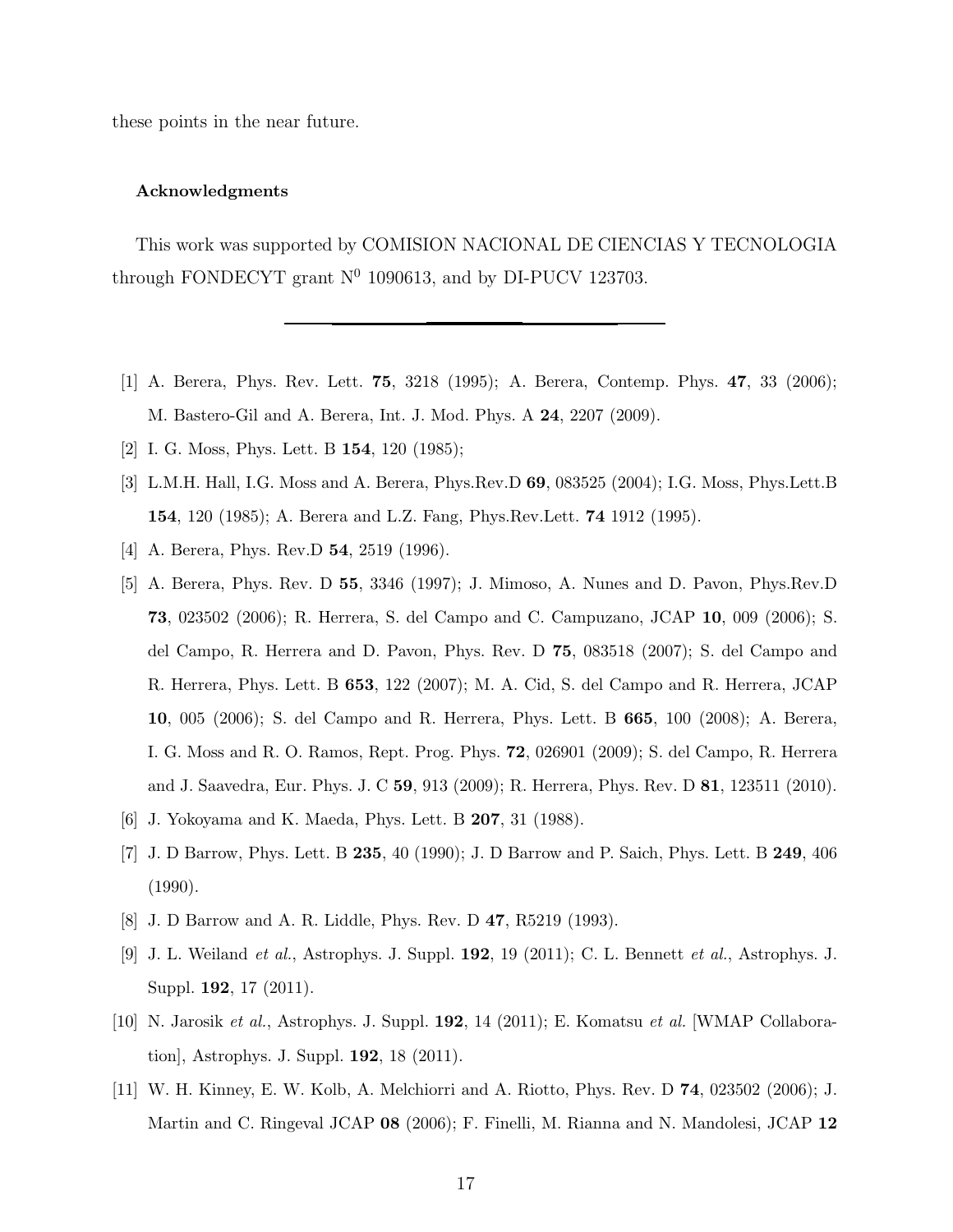006 (2006).

- <span id="page-17-1"></span><span id="page-17-0"></span>[12] J. D. Barrow, A. R. Liddle and C. Pahud, Phys. Rev. D, 74, 127305 (2006).
- <span id="page-17-2"></span>[13] S. del Campo and R. Herrera, JCAP 0904, 005 (2009).
- <span id="page-17-3"></span>[14] S. del Campo and R. Herrera, Phys. Lett. B 670, 266 (2009).
- <span id="page-17-4"></span>[15] J. Polchinski, String Theory (2 Vols., Cambridge University Press, Cambridge, 1998).
- [16] J. E. Lidsey, D. Wands, and E. J. Copeland, Phys. Rep. 337, 343 (2000); M. Gasperini and G. Veneziano, Phys. Rep. 373, 1 (2003).
- <span id="page-17-5"></span>[17] K. Akama, Lect. Notes Phys. 176, 267 (1982); L. Randall and R. Sundrum, Phys. Rev. Lett. 83, 3370 (1999).
- <span id="page-17-7"></span><span id="page-17-6"></span>[18] D. G. Boulware and S. Deser, Phys.Rev. Lett. 55, 2656 (1985); Phys. Lett. B 175, 409 (1986).
- <span id="page-17-8"></span>[19] T. Kolvisto and D. Mota, Phys. Lett. B 644, 104 (2007).
- <span id="page-17-9"></span>[20] I. Antoniadis, J. Rizos and K. Tamvakis, Nucl.Phys. B 415, 497 (1994).
- [21] S. Mignemi and N. R. Steward, Phys. Rev. D 47, 5259 (1993); Ch.-M Chen, D. V. Gal'tsov and D. G. Orlov, Phys. Rev. D 75, 084030 (2007).
- <span id="page-17-10"></span>[22] S. Nojiri, S. D. Odintsov and M. Sasaki, Phys. Rev. D 71, 123509 (2004); G. Gognola, E. Eizalde, S. Nojiri, S. D. Odintsov and E. Winstanley, Phys. Rev. D 73, 084007 (2006).
- <span id="page-17-11"></span>[23] R. Herrera and N. Videla, Eur. Phys. J. C 67, 499 (2010).
- <span id="page-17-12"></span>[24] S. del Campo, R. Herrera, J. Saavedra and P. Labrana, Annals Phys. 324, 1823 (2009); S. del Campo, R. Herrera and J. Saavedra, Mod. Phys. Lett. A 23, 1187 (2008).
- <span id="page-17-14"></span><span id="page-17-13"></span>[25] A. K. Sanyal, Phys. Lett. **B**, **645**,1 (2007).
- [26] C.Charmousis and J-F. Dufaux, Class. Quant. Grav. 19, 4671 (2002).
- [27] S. C. Davis, Phys. Rev. D **67**, 024030 (2003).
- <span id="page-17-15"></span>[28] E. Gravanis and S. Willison, Phys. Lett. B 562, 118 (2003).
- <span id="page-17-16"></span>[29] J. E. Lidsey, S. Nojiri and S. D. Odintsov, JHEP 0206, 026 (2002).
- [30] S. Nojiri, S. D. Odintsov and S. Ogushi, Int. J. Mod. Phys. A 17, 4809 (2002).
- <span id="page-17-17"></span>[31] S. Nojiri, S. D. Odintsov and S. Ogushi, Phys. Rev. D 65, 023521 (2002).
- <span id="page-17-18"></span>[32] J. F. Dufaux, J. E. Lidsey, R. Maartens and M. Sami, Phys. Rev. D 70, 083525 (2004).
- <span id="page-17-19"></span>[33] G. Calcagni, Phys. Rev. D **69**, 103508 (2004).
- <span id="page-17-20"></span>[34] S. Tsujikawa, M. Sami and R. Maartens, Phys. Rev. D 70, 063525 (2004)
- <span id="page-17-21"></span>[35] K. H. Kim and Y. S. Myung, Int. J. Mod. Phys. D 14, 1813 (2005).
- <span id="page-17-22"></span>[36] D. J. H. Chung and K. Freese, Phys. Rev. D 61, 023511 (2000); C. J. Feng and X. Z. Li, Phys.